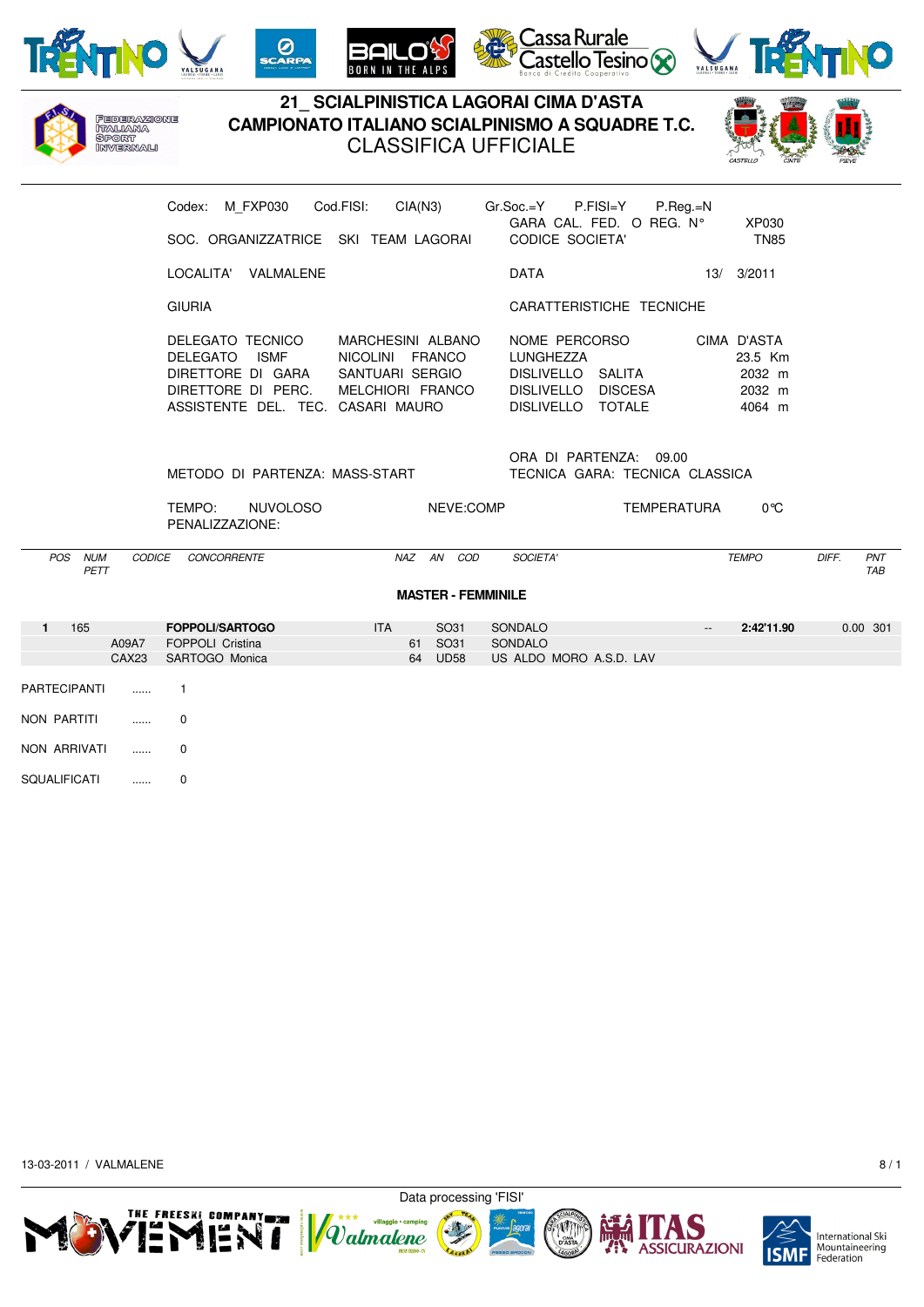









PARTECIPANTI ...... 15

13-03-2011 / VALMALENE 8 / 1





MONV6 BRERA MOLINARO Rosalba 65 BI14 S.S. LA BUFAROLA HAP7R BULLIO Guido 64 BI14 S.S. LA BUFAROLA

**10** 35 **BRERA MOLINARO/BULLIO** BI14 S.S. LA BUFAROLA -- **3:48'17.50** 1:45'16.10 31





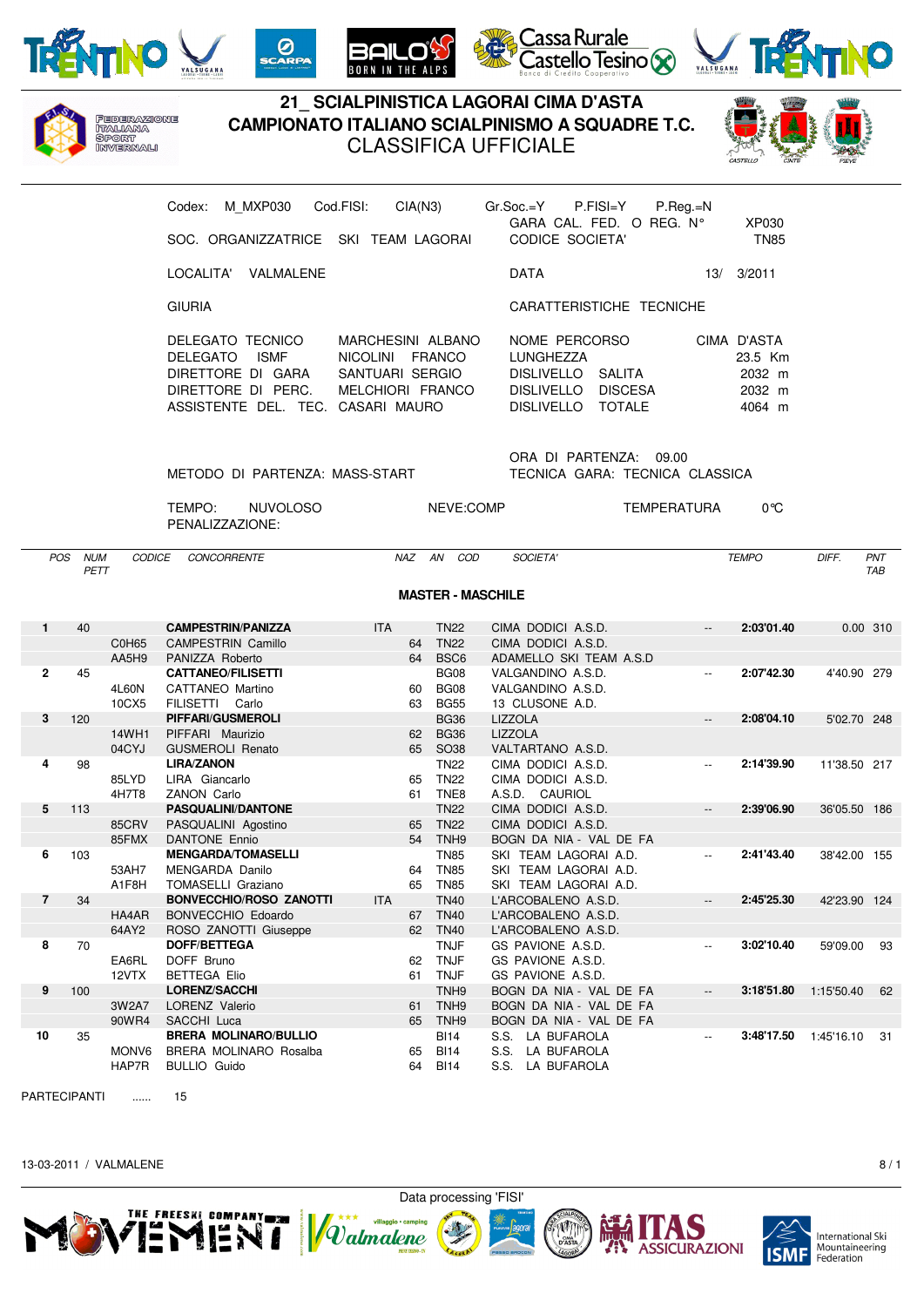|                           |                | 0<br><b>SCARPA</b>                            | <b>BAILO'S</b><br><b>BORN IN THE ALPS</b> |                            | Cassa Rurale<br>375<br>$\sum_{\text{Bonce of C read to Coseportivity}}$ | 峰<br>VALSUGANA |                            |
|---------------------------|----------------|-----------------------------------------------|-------------------------------------------|----------------------------|-------------------------------------------------------------------------|----------------|----------------------------|
| <b>NUM</b><br>POS<br>PETT | <b>CODICE</b>  | <b>CONCORRENTE</b>                            | NAZ                                       | AN<br>COD                  | SOCIETA'                                                                | <b>TEMPO</b>   | DIFF.<br>PNT<br><b>TAB</b> |
| NON PARTITI               | 1.1.1.1        | 4                                             |                                           |                            |                                                                         |                |                            |
|                           | 66M7Y          | <b>INNERKOFLER Eugen</b>                      | 64                                        | <b>BZ79</b>                | A.S.V.<br>NIEDERDORF/RAIFF                                              |                |                            |
|                           | 30643          | <b>WURZER Manfred</b>                         | 63                                        | <b>BZ79</b>                | A.S.V.<br>NIEDERDORF/RAIFF                                              |                |                            |
|                           | 70AYH          | <b>BOGGIO Paolo</b>                           | 53                                        | <b>BI14</b>                | S.S. LA BUFAROLA                                                        |                |                            |
|                           | 4A6VL          | FORTUNATO Massimo                             | 58                                        | <b>BI14</b>                | S.S. LA BUFAROLA                                                        |                |                            |
|                           |                |                                               |                                           |                            |                                                                         |                |                            |
|                           | 908M5          | PERUFFO Marco                                 | 69                                        | <b>VI41</b>                | CAI SCHIO                                                               |                |                            |
|                           | DA8DK          | CASAROTTO Giampaolo                           | 56                                        | V <sub>141</sub>           | CAI SCHIO                                                               |                |                            |
|                           | 1JHYV<br>4L774 | <b>WEGER Hubert</b><br>CASTELROTTO-KASTELRUTH | 63<br>60                                  | <b>BZ66</b><br><b>BZ66</b> | S.S. CAMPO TURES - TAUF<br>S.S. CAMPO TURES - TAUF                      |                |                            |
| NON ARRIVATI              | 1.1.1.1        |                                               |                                           |                            |                                                                         |                |                            |
|                           |                |                                               |                                           |                            |                                                                         |                |                            |
|                           | DA3PZ          | FRANZINI Fabrizio                             | 65                                        | SO31                       | SONDALO                                                                 |                |                            |
|                           | 52NE9          | LANZI Giuseppe                                | 61                                        | SO <sub>09</sub>           | ALTA VALTELLINA A.D.                                                    |                |                            |
| <b>SQUALIFICATI</b>       |                | 0                                             |                                           |                            |                                                                         |                |                            |

D

13-03-2011 / VALMALENE 8/2











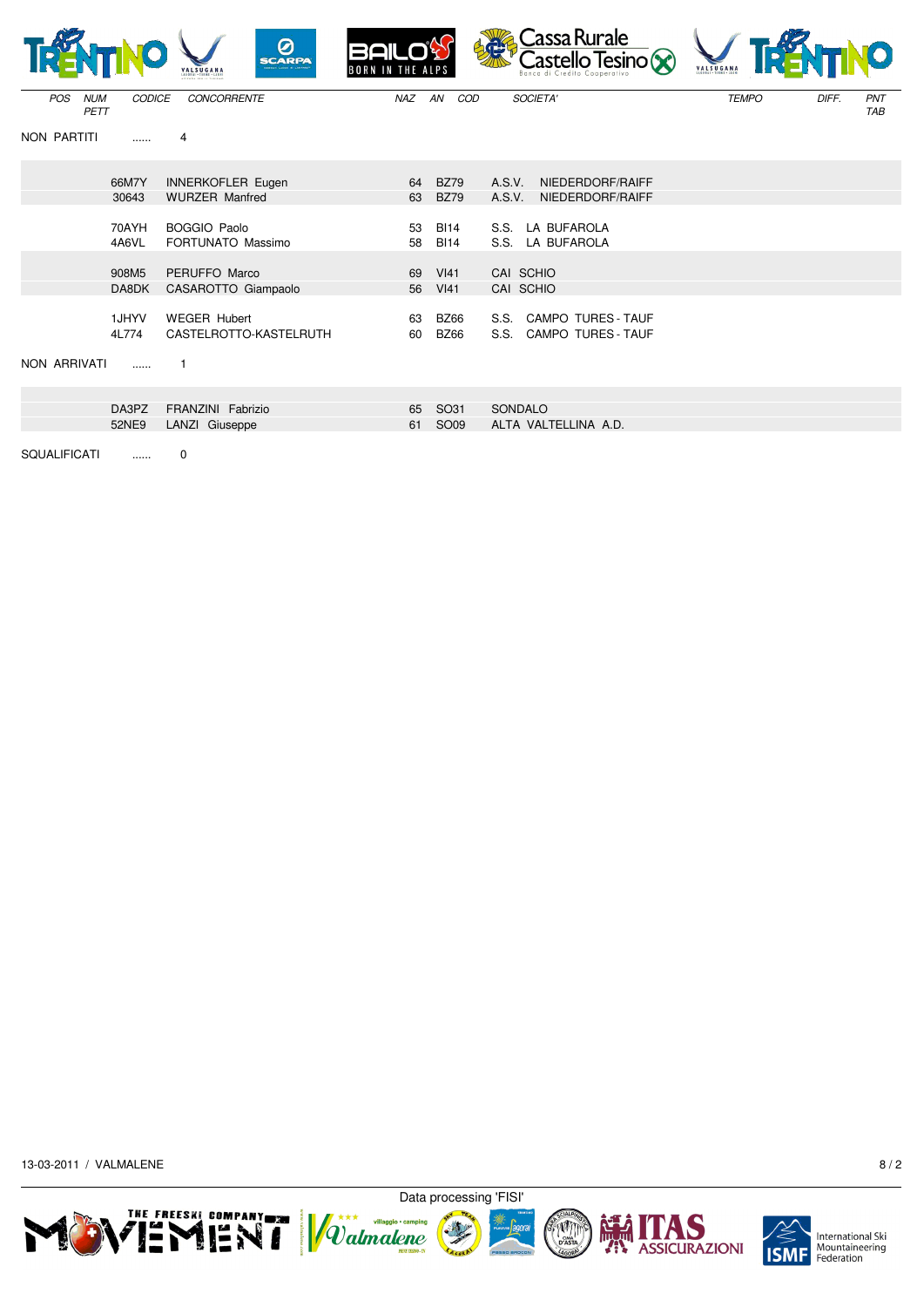

Federazione<br>Italiana SPORT<br>SPORT







## **21\_ SCIALPINISTICA LAGORAI CIMA D'ASTA CAMPIONATO ITALIANO SCIALPINISMO A SQUADRE T.C.** CLASSIFICA UFFICIALE



| S MXP030<br>Codex:<br>SOC. ORGANIZZATRICE SKI TEAM LAGORAL                                                        | Cod.FISI:<br>CIA(N3)                                                                  | P.FISI=Y<br>$P_{\cdot}$ Rea. $=N$<br>Gr.Soc.=Y<br>GARA CAL. FED. O REG. N°<br>CODICE SOCIETA'                                   |     | XP030<br><b>TN85</b>                                 |
|-------------------------------------------------------------------------------------------------------------------|---------------------------------------------------------------------------------------|---------------------------------------------------------------------------------------------------------------------------------|-----|------------------------------------------------------|
| VALMALENE<br>LOCALITA'                                                                                            |                                                                                       | <b>DATA</b>                                                                                                                     | 13/ | 3/2011                                               |
| <b>GIURIA</b>                                                                                                     |                                                                                       | CARATTERISTICHE TECNICHE                                                                                                        |     |                                                      |
| DELEGATO TECNICO<br>DELEGATO ISME<br>DIRETTORE DI GARA<br>DIRETTORE DI PERC.<br>ASSISTENTE DEL. TEC. CASARI MAURO | MARCHESINI ALBANO<br>FRANCO<br><b>NICOLINI</b><br>SANTUARI SERGIO<br>MELCHIORI FRANCO | NOME PERCORSO<br><b>LUNGHEZZA</b><br><b>DISLIVELLO</b><br>SALITA<br><b>DISLIVELLO</b><br><b>DISCESA</b><br>DISLIVELLO<br>TOTALE |     | CIMA D'ASTA<br>23.5 Km<br>2032 m<br>2032 m<br>4064 m |

ORA DI PARTENZA: 09.00 METODO DI PARTENZA: MASS-START TECNICA GARA: TECNICA CLASSICA

TEMPO: NUVOLOSO NEVE:COMP TEMPERATURA 0°C PENALIZZAZIONE:

POS NUM CODICE CONCORRENTE NAZ AN COD SOCIETA' TEMPO DIFF. PNT PETT TABLES TO A SERVICE THE SERVICE OF THE SERVICE OF THE SERVICE OF THE SERVICE OF THE SERVICE OF THE SERVICE

**SENIORES - MASCHILE**

| $\mathbf{1}$   | 3              |                                | GIACOMELLI/HOLZKNECHT            |            |    | SO <sub>29</sub> | ALTA VALTELLINA A.D.              | $\overline{\phantom{a}}$ | 1:42'10.90 | 0.00 415     |     |
|----------------|----------------|--------------------------------|----------------------------------|------------|----|------------------|-----------------------------------|--------------------------|------------|--------------|-----|
|                |                | 3X9HC                          | GIACOMELLI Guido                 |            | 80 | SO <sub>29</sub> | ALTA VALTELLINA A.D.              |                          |            |              |     |
|                |                | <b>72CC4</b>                   | HOLZKNECHT Lorenzo               |            | 84 | SO <sub>29</sub> | ALTA VALTELLINA A.D.              |                          |            |              |     |
| $\mathbf{2}$   | $\mathbf{1}$   |                                | <b>REICHEGGER/LENZI</b>          | <b>ITA</b> |    | GM01             | C.S. ESERCITO                     | $\overline{\phantom{a}}$ | 1:44'14.20 | 2'03.30 411  |     |
|                |                | 4H8CP                          | <b>REICHEGGER Manfred</b>        |            | 77 | GM01             | C.S. ESERCITO                     |                          |            |              |     |
|                |                | 1JRP4                          | LENZI Damiano                    |            | 87 | GM01             | C.S. ESERCITO                     |                          |            |              |     |
| 3              | $\overline{4}$ |                                | PEDRINI/LANFRANCHI               |            |    | SO <sub>29</sub> | ALTA VALTELLINA A.D.              | $\overline{\phantom{a}}$ | 1:44'31.60 | 2'20.70 408  |     |
|                |                | 62R0D                          | PEDRINI Daniele                  |            | 76 | SO <sub>29</sub> | ALTA VALTELLINA A.D.              |                          |            |              |     |
|                |                | 9064D                          | <b>LANFRANCHI Pietro</b>         |            | 78 | <b>BG08</b>      | VALGANDINO A.S.D.                 |                          |            |              |     |
| 4              | $\overline{2}$ |                                | <b>EYDALLIN/TRENTO</b>           | <b>ITA</b> |    | GM01             | C.S. ESERCITO                     | $\overline{\phantom{a}}$ | 1:47'21.60 | 5'10.70 404  |     |
|                |                | 13XM2                          | <b>EYDALLIN Matteo</b>           |            | 85 | GM01             | C.S. ESERCITO                     |                          |            |              |     |
|                |                | 102HC                          | <b>TRENTO Denis</b>              |            | 82 | GM01             | C.S. ESERCITO                     |                          |            |              |     |
| 5              | 5              |                                | <b>FOLLADOR/TRETTEL</b>          |            |    | BLA1             | <b>DOLOMITI SKI-ALP</b>           | $\overline{\phantom{a}}$ | 1:48'52.90 | 6'42.00 401  |     |
|                |                | 10H3K                          | FOLLADOR Alessandro              |            | 83 | BLA1             | <b>DOLOMITI SKI-ALP</b>           |                          |            |              |     |
|                |                | 1H <sub>2</sub> CC             | <b>TRETTEL Thomas</b>            |            | 85 | TNH <sub>9</sub> | BOGN DA NIA - VAL DE FA           |                          |            |              |     |
| 6              | 15             |                                | <b>ZULIAN/DEZULIAN</b>           |            |    | TNH <sub>9</sub> | BOGN DA NIA - VAL DE FA           | $\overline{\phantom{a}}$ | 1:50'48.50 | 8'37.60 397  |     |
|                |                | 0CVN8                          | ZULIAN Ivo                       |            | 80 | TNH <sub>9</sub> | BOGN DA NIA - VAL DE FA           |                          |            |              |     |
|                |                | 1H <sub>2</sub> K <sub>4</sub> | DEZULIAN Riccardo                |            | 72 | TNH9             | BOGN DA NIA - VAL DE FA           |                          |            |              |     |
| $\overline{7}$ | 18             |                                | <b>MORIONDO/GALIZZI</b>          |            |    | <b>SO38</b>      | VALTARTANO A.S.D.                 | $\overline{\phantom{a}}$ | 1:50'49.40 | 8'38.50 393  |     |
|                |                | A092R                          | MORIONDO Paolo                   |            | 75 | <b>SO38</b>      | VALTARTANO A.S.D.                 |                          |            |              |     |
|                |                | 3D52H                          | GALIZZI Davide                   |            | 83 | TND1             | BRENTA TEAM A.D.                  |                          |            |              |     |
| 8              | 8              |                                | <b>MARTINI/BECCARI</b>           |            |    | TND <sub>1</sub> | BRENTA TEAM A.D.                  | $\overline{\phantom{a}}$ | 1:52'52.40 | 10'41.50 390 |     |
|                |                | 12VHH                          | <b>MARTINI</b> Thomas            |            | 81 | TND <sub>1</sub> | BRENTA TEAM A.D.                  |                          |            |              |     |
|                |                | 9AC97                          | <b>BECCARI Filippo</b>           |            | 79 | <b>TN45</b>      | SKI TEAM FASSA A.S.D.             |                          |            |              |     |
| 9              | 72             |                                | <b>EDER/OBERFRANK</b>            |            |    | <b>BZ66</b>      | S.S. CAMPO TURES - TAUF           | $\overline{\phantom{a}}$ | 1:54'46.90 | 12'36.00 386 |     |
|                |                | <b>FAAHZ</b>                   | <b>EDER Christian</b>            |            | 73 | <b>BZ66</b>      | S.S.<br><b>CAMPO TURES - TAUF</b> |                          |            |              |     |
|                |                | 030H3                          | <b>OBERFRANK Hannes</b>          |            | 76 | <b>BZ66</b>      | S.S. CAMPO TURES - TAUF           |                          |            |              |     |
| 10             | 16             |                                | <b>CRAFFONARA/NIEDERWIESER</b>   |            |    | <b>BZJH</b>      | BADIASPORT A.S.D.                 | $\overline{\phantom{a}}$ | 1:56'59.60 | 14'48.70 383 |     |
|                |                | A0368                          | <b>CRAFFONARA Lois</b>           |            | 80 | <b>BZJH</b>      | BADIASPORT A.S.D.                 |                          |            |              |     |
|                |                | HAAF4                          | NIEDERWIESER Christof            |            | 74 | <b>BZ66</b>      | S.S. CAMPO TURES - TAUF           |                          |            |              |     |
| 11             | 10             |                                | <b>ANTIGA/MACCABELLI</b>         |            |    | TND <sub>1</sub> | BRENTA TEAM A.D.                  | $\overline{\phantom{a}}$ | 1:57'35.50 | 15'24.60 379 |     |
|                |                | 4LHMM                          | ANTIGA Ivan                      |            | 71 | TND <sub>1</sub> | BRENTA TEAM A.D.                  |                          |            |              |     |
|                |                | 91LAY                          | MACCABELLI Michele               |            | 76 | TNA4             | VALLE DEI LAGHI A.D.              |                          |            |              |     |
| 12             | 14             |                                | <b>TAUFER/SOMMACAL</b>           |            |    | <b>TN43</b>      | SAN MARTINO A.D.                  | $\overline{\phantom{a}}$ | 1:57'49.90 | 15'39.00 375 |     |
|                |                | 6898T                          | <b>TAUFER Alessandro</b>         |            | 81 | <b>TN43</b>      | SAN MARTINO A.D.                  |                          |            |              |     |
|                |                |                                | 13-03-2011 / 73P78 SOMMACAL Ivan |            | 73 | BLA1             | <b>DOLOMITI SKI-ALP</b>           |                          |            |              |     |
|                |                |                                |                                  |            |    |                  |                                   |                          |            |              | 8/1 |









International Ski<br>Mountaineering Federation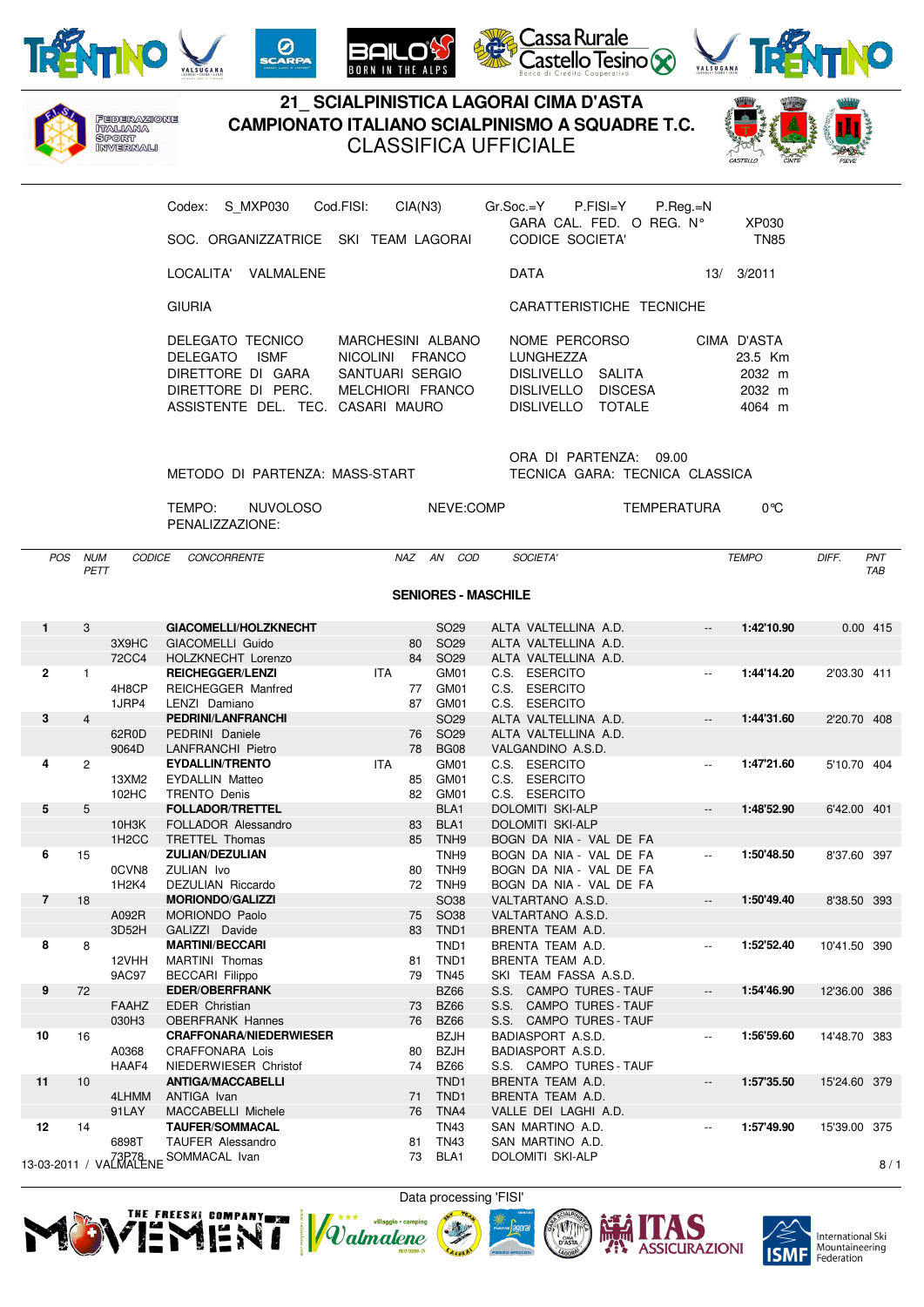









| POS: | <b>NUM</b><br>PETT | <b>CODICE</b>     | <b>CONCORRENTE</b>                               | NAZ        |          | AN COD                          | <b>SUCIETA</b>                                    |                          | <i><b>IEMPO</b></i> | DIFF.        | <b>PNI</b><br>TAB |
|------|--------------------|-------------------|--------------------------------------------------|------------|----------|---------------------------------|---------------------------------------------------|--------------------------|---------------------|--------------|-------------------|
| 13   | 55                 |                   | <b>COLLE'/STACCHETTI</b>                         |            |          | AO50                            | A.S.D.<br>S.C. GRESSONEY M                        | $\overline{\phantom{a}}$ | 1:59'22.10          | 17'11.20 372 |                   |
|      |                    | 4LRED             | COLLE' Franco                                    |            | 78       | AO50                            | A.S.D.<br>S.C. GRESSONEY M                        |                          |                     |              |                   |
|      |                    | 3W1L6             | STACCHETTI Matteo                                |            | 81       | AO50                            | A.S.D. S.C. GRESSONEY M                           |                          |                     |              |                   |
| 14   | 39                 |                   | <b>CALLIARI/DEGASPERI</b>                        |            |          | <b>TN40</b>                     | L'ARCOBALENO A.S.D.                               | $\overline{\phantom{a}}$ | 2:03'16.30          | 21'05.40 368 |                   |
|      |                    | 53C78             | CALLIARI Claudio                                 |            | 70       | <b>TN40</b>                     | L'ARCOBALENO A.S.D.                               |                          |                     |              |                   |
|      |                    | 85ERN             | DEGASPERI Manuel                                 |            | 81       | <b>TN40</b>                     | L'ARCOBALENO A.S.D.                               |                          |                     |              |                   |
| 15   | 19                 | 4HX3L             | <b>PUNTEL/DEL MISSIER</b>                        |            |          | <b>PD13</b><br>PD <sub>13</sub> | C.U.S. PADOVA A.S.D.                              | $\overline{\phantom{a}}$ | 2:04'43.00          | 22'32.10 364 |                   |
|      |                    | 3X4W2             | PUNTEL Fabrizio<br><b>SS FORNESE</b>             |            | 70<br>83 | <b>PD13</b>                     | C.U.S.<br>PADOVA A.S.D.<br>C.U.S. PADOVA A.S.D.   |                          |                     |              |                   |
| 16   | 130                |                   | <b>SALA/ROSSATI</b>                              |            |          | SO31                            | SONDALO                                           | $\overline{\phantom{a}}$ | 2:05'39.90          | 23'29.00 361 |                   |
|      |                    | 81XE6             | SALA Dino                                        |            | 66       | SO31                            | SONDALO                                           |                          |                     |              |                   |
|      |                    | DA3PW             | ROSSATI Stefano                                  |            | 68       | SO31                            | SONDALO                                           |                          |                     |              |                   |
| 17   | 13                 |                   | <b>ELSLER/FERRARI</b>                            |            |          | <b>TN45</b>                     | SKI TEAM FASSA A.S.D.                             | $\overline{\phantom{a}}$ | 2:06'20.60          | 24'09.70 357 |                   |
|      |                    | 64CER             | <b>ELSLER Martin</b>                             |            | 66       | <b>TN45</b>                     | SKI TEAM FASSA A.S.D.                             |                          |                     |              |                   |
|      |                    | 91LC1             | <b>FERRARI</b> Gianluca                          |            | 73       | <b>TN45</b>                     | SKI TEAM FASSA A.S.D.                             |                          |                     |              |                   |
| 18   | 9                  |                   | <b>FACCHINELLI/PIERANTONI</b>                    |            |          | TNH <sub>9</sub>                | BOGN DA NIA - VAL DE FA                           | $\overline{\phantom{a}}$ | 2:06'27.20          | 24'16.30 354 |                   |
|      |                    | HA8HK<br>363TC    | FACCHINELLI Marco<br>PIERANTONI Davide           |            | 80<br>90 | TNH <sub>9</sub><br>VI41        | BOGN DA NIA - VAL DE FA<br>CAI SCHIO              |                          |                     |              |                   |
| 19   | 139                |                   | <b>SERTORE/MOIZI</b>                             |            |          | <b>SO05</b>                     | A.S.D. LANZADA                                    | $\overline{\phantom{a}}$ | 2:07'34.40          | 25'23.50 350 |                   |
|      |                    | 3X3H1             | <b>SERTORE Davide</b>                            |            | 76       | SO05                            | A.S.D.<br>LANZADA                                 |                          |                     |              |                   |
|      |                    | 4HLDD             | MOIZI Roberto                                    |            |          | 72 SO05                         | A.S.D.<br>LANZADA                                 |                          |                     |              |                   |
| 20   | 17                 |                   | <b>DELLAGIACOMA/ALDO</b>                         |            |          | TNF <sub>3</sub>                | US DOLOMITICA A.S.D.                              | $\overline{\phantom{a}}$ | 2:08'35.20          | 26'24.30 346 |                   |
|      |                    | <b>DAV35</b>      | DELLAGIACOMA Andrea                              |            | 81       | TNF <sub>3</sub>                | US DOLOMITICA A.S.D.                              |                          |                     |              |                   |
|      |                    | 1CXHR             | ALDO Guadagnini                                  |            | 70       | <b>TN45</b>                     | SKI TEAM FASSA A.S.D.                             |                          |                     |              |                   |
| 21   | 78                 |                   | <b>FORNI/REDOLFI</b>                             |            |          | <b>TN40</b>                     | L'ARCOBALENO A.S.D.                               | $\overline{\phantom{a}}$ | 2:12'02.70          | 29'51.80 343 |                   |
|      |                    | <b>HAEXW</b>      | FORNI Alessandro                                 |            | 80       | <b>TN40</b>                     | L'ARCOBALENO A.S.D.                               |                          |                     |              |                   |
| 22   | 26                 | FA315             | REDOLFI Marco<br><b>BEE/SINICATO</b>             |            | 84       | <b>TN13</b><br><b>TV36</b>      | I FONDO VAL DI SOLE A.S<br>VALDOBBIADENE A.D.     | $\overline{\phantom{a}}$ | 2:12'27.50          | 30'16.60 339 |                   |
|      |                    | 8635L             | BEE Ivo                                          |            | 71       | <b>TV36</b>                     | VALDOBBIADENE A.D.                                |                          |                     |              |                   |
|      |                    | 64005             | SINICATO Marco                                   |            | 73       | VI41                            | CAI SCHIO                                         |                          |                     |              |                   |
| 23   | 154                |                   | <b>ZAMBONI/PEDROCCHI</b>                         |            |          | <b>BG55</b>                     | 13 CLUSONE A.D.                                   | $\overline{\phantom{a}}$ | 2:13'49.40          | 31'38.50 336 |                   |
|      |                    | 618V8             | ZAMBONI Giovanni                                 |            | 76       | <b>BG55</b>                     | 13 CLUSONE A.D.                                   |                          |                     |              |                   |
|      |                    | <b>EA98L</b>      | PEDROCCHI Antonio                                |            | 74       | <b>BG21</b>                     | PRESOLANA MONTE PORA A.                           |                          |                     |              |                   |
| 24   | 140                |                   | <b>STIFTER/UNTERHUBER</b>                        |            |          | <b>BZ66</b>                     | S.S. CAMPO TURES - TAUF                           | $\overline{\phantom{a}}$ | 2:14'33.80          | 32'22.90 332 |                   |
|      |                    | 4HM4W             | STIFTER Hartmann                                 |            | 57       | <b>BZ66</b>                     | S.S. CAMPO TURES - TAUF                           |                          |                     |              |                   |
| 25   | 105                | 7361A             | UNTERHUBER Gerhard<br><b>MODENA/BIASIOLI</b>     | <b>ITA</b> | 69       | <b>BZ66</b><br><b>TN40</b>      | S.S. CAMPO TURES - TAUF<br>L'ARCOBALENO A.S.D.    | $\overline{\phantom{a}}$ | 2:15'07.40          |              |                   |
|      |                    | 72X1R             | MODENA Christian                                 |            | 84       | <b>TN40</b>                     | L'ARCOBALENO A.S.D.                               |                          |                     | 32'56.50 328 |                   |
|      |                    | HA5F1             | BIASIOLI Andrea                                  |            | 83       | <b>TN40</b>                     | L'ARCOBALENO A.S.D.                               |                          |                     |              |                   |
| 26   | 75                 |                   | FONDRIEST PODETTI                                | ITA        |          | <b>TN13</b>                     | I FONDO VAL DI SOLE A.S                           | $\overline{\phantom{a}}$ | 2:15'32.30          | 33'21.40 325 |                   |
|      |                    | LAA8M             | FONDRIEST Tommaso                                |            | 83       | <b>TN13</b>                     | I FONDO VAL DI SOLE A.S                           |                          |                     |              |                   |
|      |                    | <b>HA53T</b>      | PODETTI Paolo                                    |            | 65       | <b>TN13</b>                     | I FONDO VAL DI SOLE A.S                           |                          |                     |              |                   |
| 27   | 95                 |                   | <b>IRSARA/RENE</b>                               |            |          | <b>BZJH</b>                     | BADIASPORT A.S.D.                                 | $\overline{\phantom{a}}$ | 2:15'35.60          | 33'24.70 321 |                   |
|      |                    |                   | <b>3WYWY IRSARA Andreas</b>                      |            |          | 72 BZJH                         | <b>BADIASPORT A.S.D.</b>                          |                          |                     |              |                   |
|      |                    | HAFR3             | RENÈ Irsara                                      |            |          | 81 BZJH                         | BADIASPORT A.S.D.                                 |                          |                     |              |                   |
| 28   | 64                 | 72WNE             | <b>DEFLORIAN/VARESCO</b><br>DEFLORIAN Paolo      |            | 68       | TNC5<br>TNC5                    | US CORNACCI A.S.D.<br>US CORNACCI A.S.D.          | $\overline{\phantom{a}}$ | 2:16'50.30          | 34'39.40 318 |                   |
|      |                    | 7031J             | VARESCO Luca                                     |            | 78       | TNC5                            | US CORNACCI A.S.D.                                |                          |                     |              |                   |
| 29   | 51                 |                   | <b>CIVEROLO/SARTORE</b>                          |            |          | <b>VC34</b>                     | SCOPELLO FONDO A.S.D.                             | $\overline{\phantom{a}}$ | 2:17'53.20          | 35'42.30 314 |                   |
|      |                    | A0DR8             | CIVEROLO Claudio                                 |            |          | 81 VC34                         | SCOPELLO FONDO A.S.D.                             |                          |                     |              |                   |
|      |                    | 82331             | SARTORE Paolo                                    |            |          | 71 VB07                         | GS TRASQUERA A.S.D.                               |                          |                     |              |                   |
| 30   | 60                 |                   | <b>DALPIAZ/CASNA</b>                             |            |          | TND <sub>1</sub>                | BRENTA TEAM A.D.                                  | $\overline{\phantom{a}}$ | 2:18'25.60          | 36'14.70 310 |                   |
|      |                    | HA53L             | DALPIAZ Valentino                                |            | 85       | TND1                            | BRENTA TEAM A.D.                                  |                          |                     |              |                   |
|      |                    | FA62H             | CASNA Loris                                      |            | 85       | TND1                            | BRENTA TEAM A.D.                                  |                          |                     |              |                   |
| 31   | 11                 | 72T1T             | <b>CANTERI/TOLLARDO</b><br>CANTERI Marco         | <b>ITA</b> | 74       | <b>TN30</b>                     | US PRIMIERO- SAN MARTI<br>US PRIMIERO - SAN MARTI | $\overline{\phantom{a}}$ | 2:18'56.90          | 36'46.00 307 |                   |
|      |                    | 1KA8X             | <b>TOLLARDO Michele</b>                          |            | 74       | <b>TN30</b>                     | US PRIMIERO - SAN MARTI                           |                          |                     |              |                   |
| 32   | 47                 |                   | <b>CERESOLI/PARRAVICINI</b>                      | ITA.       |          | <b>VB02</b>                     | GSA.INTRA                                         | $\overline{\phantom{a}}$ | 2:19'25.50          | 37'14.60 303 |                   |
|      |                    | F05N7             | CERESOLI Luca                                    |            | 78       | <b>VB02</b>                     | <b>GSA.INTRA</b>                                  |                          |                     |              |                   |
|      |                    | CONDH             | PARRAVICINI Alessandro                           |            | 79       | <b>VB13</b>                     | <b>BOGNANCO</b>                                   |                          |                     |              |                   |
| 33   | 69                 |                   | <b>DEPAUL/MICHELUZZI</b>                         |            |          | TNH <sub>9</sub>                | BOGN DA NIA - VAL DE FA                           | $\overline{\phantom{a}}$ | 2:19'49.00          | 37'38.10 300 |                   |
|      |                    | LANX <sub>2</sub> | <b>DEPAUL Gabriele</b>                           |            | 88       | TNH <sub>9</sub>                | BOGN DA NIA - VAL DE FA                           |                          |                     |              |                   |
|      |                    | <b>CAJEK</b>      | MICHELUZZI Mirco                                 |            | 75       | <b>TN45</b>                     | SKI TEAM FASSA A.S.D.                             |                          |                     |              |                   |
| 34   | 56                 |                   | <b>CORNELLA/MATTEI</b>                           |            |          | TNA4                            | VALLE DEI LAGHI A.D.                              | $\overline{\phantom{a}}$ | 2:21'11.30          | 39'00.40 296 |                   |
|      |                    | HAEN1             | CORNELLA Luca                                    |            | 82<br>70 | TNA4<br><b>TNHF</b>             | VALLE DEI LAGHI A.D.<br>ALPIN GO VAL RENDENA A.   |                          |                     |              |                   |
| 35   | 79                 | 64L6M             | MATTEI Andrea<br><b>FORNONI/PASINI</b>           |            |          | BG8P                            | SNOWALP ALTA VALLE SRIA                           | $\overline{\phantom{a}}$ | 2:21'46.20          | 39'35.30 292 |                   |
|      |                    | LA5AZ             | FORNONI Enrico                                   |            | 87       | BG8P                            | SNOWALP ALTA VALLE SRIA                           |                          |                     |              |                   |
|      |                    |                   | 13-03-2011 / VALLWAZZENE TN03 S.C. VALLE DI CEMB |            | 84       | BG8P                            | SNOWALP ALTA VALLE SRIA                           |                          |                     |              | 8/2               |











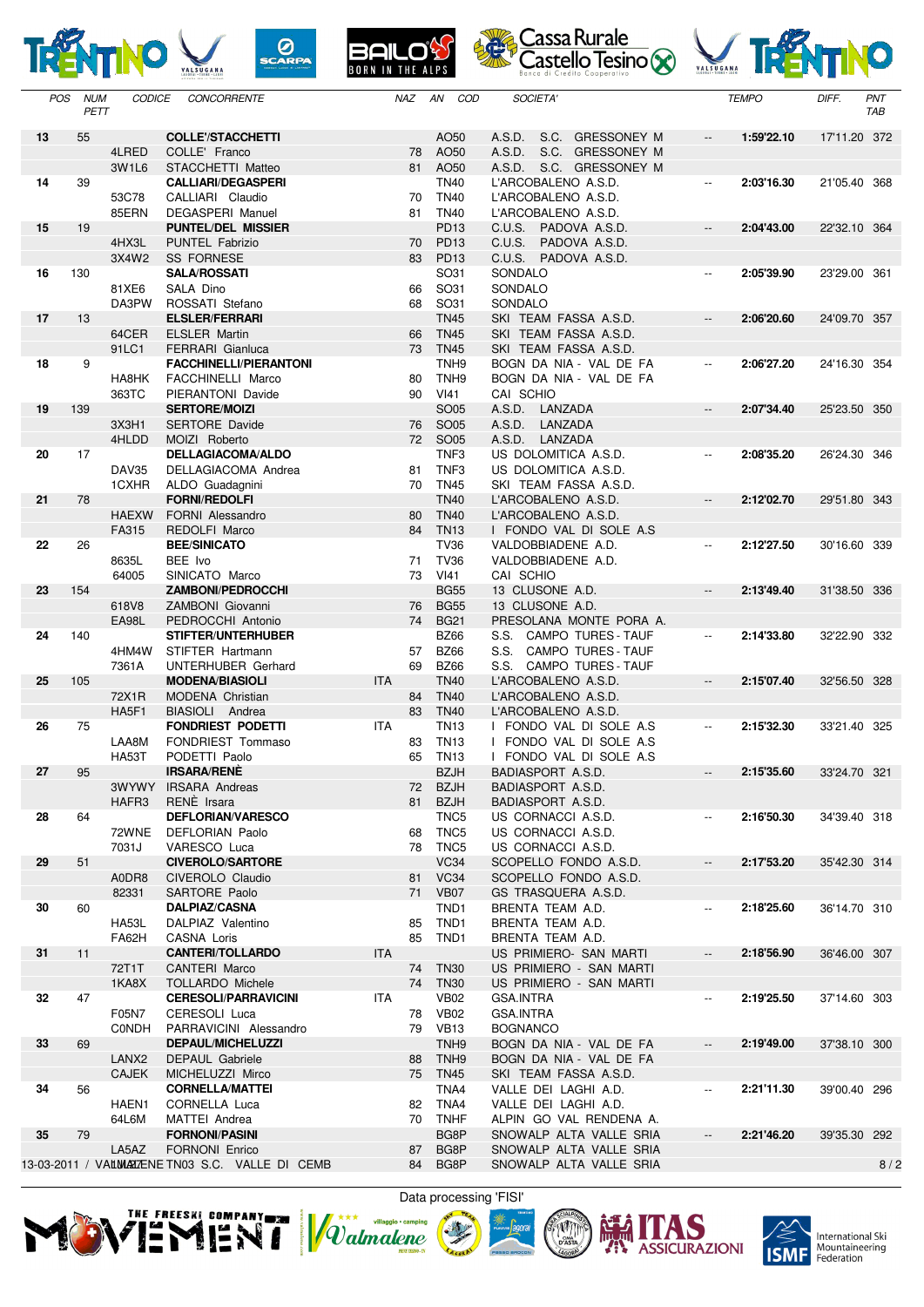









|    | <b>POS</b> | <b>NUM</b><br>PETT | <b>CODICE</b>                  | <b>CONCORRENTE</b>                                   |            | NAZ      | AN COD                          | SOCIETA'                                           |                            | <b>TEMPO</b> | DIFF.        | PNT<br>TAB |
|----|------------|--------------------|--------------------------------|------------------------------------------------------|------------|----------|---------------------------------|----------------------------------------------------|----------------------------|--------------|--------------|------------|
| 36 |            | 37                 |                                | <b>BRUNELLI/BOSETTI</b>                              |            |          | TNA4                            | VALLE DEI LAGHI A.D.                               |                            | 2:22'37.60   | 40'26.70 289 |            |
|    |            |                    | 7146F                          | <b>BRUNELLI Alessio</b>                              |            | 76       | TNA4                            | VALLE DEI LAGHI A.D.                               |                            |              |              |            |
|    |            |                    | <b>FAMZP</b>                   | <b>BOSETTI Alessio</b>                               |            | 81       | TNA4                            | VALLE DEI LAGHI A.D.                               |                            |              |              |            |
| 37 |            | 92                 | DANF <sub>9</sub>              | <b>IORIATTI/DAMAGGIO</b><br>IORIATTI Giuliano        |            | 64       | <b>TN40</b><br><b>TN40</b>      | L'ARCOBALENO A.S.D.<br>L'ARCOBALENO A.S.D.         | $\overline{\phantom{a}}$   | 2:23'05.70   | 40'54.80 285 |            |
|    |            |                    | 49LWM                          | DAMAGGIO Lorenzo                                     |            | 67       | <b>TN40</b>                     | L'ARCOBALENO A.S.D.                                |                            |              |              |            |
| 38 |            | 62                 |                                | <b>DE CARLI/SPONGA</b>                               |            |          | <b>BL28</b>                     | PONTE NELLE ALPI A.S.D.                            | $\mathcal{L}(\mathcal{L})$ | 2:23'06.00   | 40'55.10 281 |            |
|    |            |                    | <b>HATYY</b>                   | DE CARLI Enrico                                      |            | 82       | <b>BL28</b>                     | PONTE NELLE ALPI A.S.D.                            |                            |              |              |            |
|    |            |                    | F011L                          | SPONGA Zeno                                          |            |          | 74 BLA1                         | DOLOMITI SKI-ALP                                   |                            |              |              |            |
| 39 |            | 124                |                                | <b>RATTIN/GAUDENZI</b>                               |            |          | <b>TNJF</b>                     | GS PAVIONE A.S.D.<br>GS PAVIONE A.S.D.             | $\overline{\phantom{a}}$   | 2:24'21.60   | 42'10.70 278 |            |
|    |            |                    | 3D0W3<br>49LD0                 | RATTIN Andrea<br><b>GAUDENZI Nicola</b>              |            | 89<br>89 | <b>TNJF</b><br><b>TNJF</b>      | GS PAVIONE A.S.D.                                  |                            |              |              |            |
| 40 |            | 66                 |                                | <b>DELLAGIACOMA/GABRIELLI</b>                        |            |          | TNF <sub>3</sub>                | US DOLOMITICA A.S.D.                               | $\mathbf{L}$               | 2:25'20.90   | 43'10.00 274 |            |
|    |            |                    | FAMN9                          | DELLAGIACOMA Giuseppe                                |            | 78       | TNF3                            | US DOLOMITICA A.S.D.                               |                            |              |              |            |
|    |            |                    | 01D78                          | GABRIELLI Stefano                                    |            | 80       | TNF3                            | US DOLOMITICA A.S.D.                               |                            |              |              |            |
| 41 |            | 117                |                                | <b>PENASA/REDOLFI</b>                                |            |          | <b>TN13</b>                     | I FONDO VAL DI SOLE A.S                            | $\overline{\phantom{a}}$   | 2:26'51.60   | 44'40.70 271 |            |
|    |            |                    | 8788Y                          | PENASA Albino                                        |            | 66       | <b>TN13</b>                     | I FONDO VAL DI SOLE A.S                            |                            |              |              |            |
| 42 |            | 93                 | EAE26                          | REDOLFI Mauro<br><b>IORIATTI/GALEAZZI</b>            |            | 70       | <b>TN13</b><br><b>BL68</b>      | I FONDO VAL DI SOLE A.S<br>CAPRIOLI SAN VITO       | $\mathcal{L}(\mathcal{L})$ | 2:27'38.30   | 45'27.40 267 |            |
|    |            |                    | 866C6                          | IORIATTI Andrea                                      |            |          | 72 BL68                         | CAPRIOLI SAN VITO                                  |                            |              |              |            |
|    |            |                    | CARCZ                          | GALEAZZI Maurizio                                    |            | 74       | BL68                            | CAPRIOLI SAN VITO                                  |                            |              |              |            |
| 43 |            | 147                |                                | <b>VAJA/DAPORTA</b>                                  |            |          | <b>TN45</b>                     | SKI TEAM FASSA A.S.D.                              | $\overline{\phantom{a}}$   | 2:27'57.10   | 45'46.20 263 |            |
|    |            |                    | 3WMM2 VAJA Andreas             |                                                      |            | 73       | <b>TN45</b>                     | SKI TEAM FASSA A.S.D.                              |                            |              |              |            |
|    |            |                    | C05TT                          | DAPORTA Harald                                       |            |          | 71 TN45                         | SKI TEAM FASSA A.S.D.                              |                            | 2:28'06.40   |              |            |
| 44 |            | $\overline{7}$     | 1H68E                          | <b>MEZZANOTTE/CECCATO</b><br>MEZZANOTTE Mirco        |            | 74       | <b>TN85</b><br><b>TN85</b>      | SKI TEAM LAGORAI A.D.<br>SKI TEAM LAGORAI A.D.     | $\overline{\phantom{a}}$   |              | 45'55.50 260 |            |
|    |            |                    | 64ETF                          | CECCATO Dino                                         |            | 78       | <b>TN85</b>                     | SKI TEAM LAGORAI A.D.                              |                            |              |              |            |
| 45 |            | 50                 |                                | <b>CISAMOLO/CARPENE</b>                              |            |          | <b>VR06</b>                     | ROVERE' A.S.D.                                     | $\overline{\phantom{a}}$   | 2:28'39.70   | 46'28.80 256 |            |
|    |            |                    | 54HP4                          | CISAMOLO Claudio                                     |            | 71       | <b>VR06</b>                     | ROVERE' A.S.D.                                     |                            |              |              |            |
|    |            |                    | 63RVV                          | CARPENE Claudio                                      |            | 70       | <b>VR05</b>                     | I NORDICO PRISMA A.D.                              |                            |              |              |            |
| 46 |            | 89                 |                                | <b>GORTAN/NONIS</b>                                  |            |          | <b>UD58</b>                     | US ALDO MORO A.S.D. LAV                            | $\mathcal{L}(\mathcal{L})$ | 2:30'56.50   | 48'45.60 253 |            |
|    |            |                    | 4L2AH<br>DA1F6                 | <b>GORTAN Mauro</b><br>NONIS Dino                    |            | 61<br>71 | <b>UD58</b><br><b>UD58</b>      | US ALDO MORO A.S.D. LAV<br>US ALDO MORO A.S.D. LAV |                            |              |              |            |
| 47 |            | 123                |                                | <b>RADEV/TOTEV</b>                                   | <b>BUL</b> |          |                                 | <b>BULGARIA</b>                                    | $\overline{\phantom{a}}$   | 2:31'41.70   | 49'30.80 249 |            |
|    |            |                    | 959                            | RADEV Georgi                                         |            | 86       |                                 |                                                    |                            |              |              |            |
|    |            |                    | 173                            | <b>TOTEV Tervel</b>                                  |            | 81       |                                 |                                                    |                            |              |              |            |
| 48 |            | 141                |                                | TAGLIAPIETRA/ZANOVELLO                               |            |          | <b>TV36</b>                     | VALDOBBIADENE A.D.                                 | $\mathbf{L}$               | 2:32'34.30   | 50'23.40 245 |            |
|    |            |                    | CARM9<br>73P7E                 | <b>TAGLIAPIETRA Mauro</b><br>ZANOVELLO Emanuele      |            | 74<br>78 | <b>TV36</b><br><b>TN85</b>      | VALDOBBIADENE A.D.<br>SKI TEAM LAGORAI A.D.        |                            |              |              |            |
| 49 |            | 97                 |                                | <b>IRSARA/PITSCHEIDER</b>                            |            |          | <b>BZJH</b>                     | BADIASPORT A.S.D.                                  | $\overline{\phantom{a}}$   | 2:33'11.50   | 51'00.60 242 |            |
|    |            |                    | 1FC79                          | <b>IRSARA Daniele</b>                                |            | 69       | <b>BZJH</b>                     | BADIASPORT A.S.D.                                  |                            |              |              |            |
|    |            |                    | 3WVM5                          | PITSCHEIDER Paolo                                    |            | 70       | <b>BZJH</b>                     | <b>BADIASPORT A.S.D.</b>                           |                            |              |              |            |
| 50 |            | 86                 |                                | <b>GHETTA/VALENTINI</b>                              |            |          | <b>TN45</b>                     | SKI TEAM FASSA A.S.D.                              | $\overline{\phantom{a}}$   | 2:33'22.20   | 51'11.30 238 |            |
|    |            |                    | 4HMLN                          | GHETTA Fabrizio                                      |            | 59       | <b>TN45</b>                     | SKI TEAM FASSA A.S.D.                              |                            |              |              |            |
| 51 |            | 63                 |                                | CARAZ VALENTINI Stefano<br><b>DE GASPERI/BAROZZI</b> |            |          | 77 TN40<br><b>TN40</b>          | L'ARCOBALENO A.S.D.<br>L'ARCOBALENO A.S.D.         | $\overline{\phantom{a}}$   | 2:33'36.30   | 51'25.40 235 |            |
|    |            |                    | 4HF31                          | DE GASPERI Alessandro                                |            | 66       | <b>TN40</b>                     | L'ARCOBALENO A.S.D.                                |                            |              |              |            |
|    |            |                    | <b>FA6Z3</b>                   | BAROZZI Massimo                                      |            |          | 66 TN40                         | L'ARCOBALENO A.S.D.                                |                            |              |              |            |
| 52 |            | 36                 |                                | <b>BROSEGHINI/FEDEL</b>                              |            |          | TNA4                            | VALLE DEI LAGHI A.D.                               | $\overline{\phantom{a}}$   | 2:34'02.20   | 51'51.30 231 |            |
|    |            |                    | DA3HR                          | <b>BROSEGHINI</b> Gianluca                           |            | 76       | TNA4                            | VALLE DEI LAGHI A.D.                               |                            |              |              |            |
| 53 |            | 118                | 17DFM                          | FEDEL Damiano<br>PERENZONI/MODENA                    |            | 83       | TNHW<br><b>TN40</b>             | GS COSTALTA A.S.D.<br>L'ARCOBALENO A.S.D.          | $\overline{\phantom{a}}$   | 2:34'31.10   | 52'20.20 227 |            |
|    |            |                    | 3D <sub>1</sub> V <sub>D</sub> | PERENZONI Gabriel                                    |            | 84       | <b>TN40</b>                     | L'ARCOBALENO A.S.D.                                |                            |              |              |            |
|    |            |                    | 17CND                          | MODENA Giuliano                                      |            | 62       | <b>TN40</b>                     | L'ARCOBALENO A.S.D.                                |                            |              |              |            |
| 54 |            | 128                |                                | RIVA MARCO/RAIMONDO                                  | ITA.       |          | AO11                            | CORRADO GEX A.S.D.                                 | $\overline{\phantom{a}}$   | 2:34'58.50   | 52'47.60 224 |            |
|    |            |                    | CA6W <sub>2</sub>              | RIVA MARCO Pietro                                    |            | 79       | AO11                            | CORRADO GEX A.S.D.                                 |                            |              |              |            |
|    |            |                    | E0877                          | RAIMONDO Luca                                        |            |          | 74 AO11                         | CORRADO GEX A.S.D.                                 |                            |              |              |            |
| 55 |            | 42                 | <b>FA71E</b>                   | <b>CAPOVILLA/FELICETTI</b><br>CAPOVILLA Manuel       |            | 83       | <b>TN03</b><br>TN <sub>03</sub> | VALLE DI CEMBRA A.D.<br>VALLE DI CEMBRA A.D.       | $\overline{\phantom{a}}$   | 2:35'18.70   | 53'07.80 220 |            |
|    |            |                    | <b>FA71J</b>                   | FELICETTI Marco                                      |            | 84       | TN <sub>03</sub>                | VALLE DI CEMBRA A.D.                               |                            |              |              |            |
| 56 |            | 108                |                                | <b>ORZES/ZANOTELLI</b>                               | ITA.       |          | <b>BL28</b>                     | PONTE NELLE ALPI A.S.D.                            | $\hspace{0.05cm} \ldots$   | 2:35'37.50   | 53'26.60 217 |            |
|    |            |                    | 1LSXF                          | <b>ORZES</b> Alessandro                              |            | 68       | BL <sub>28</sub>                | PONTE NELLE ALPI A.S.D.                            |                            |              |              |            |
|    |            |                    | 9201T                          | ZANOTELLI Tommaso                                    |            |          | 65 VI41                         | CAI SCHIO                                          |                            |              |              |            |
| 57 |            | 134                | 91LV1                          | <b>SARTORI/MATURI</b>                                |            |          | TND <sub>1</sub>                | BRENTA TEAM A.D.                                   | $\overline{\phantom{a}}$   | 2:35'40.30   | 53'29.40 213 |            |
|    |            |                    | <b>CAKRN</b>                   | SARTORI Timoteo<br><b>MATURI Loris</b>               |            | 71<br>90 | TND1<br><b>TN84</b>             | BRENTA TEAM A.D.<br>US. CARISOLO                   |                            |              |              |            |
| 58 |            | 127                |                                | <b>RIOLFATTI/TOLLER</b>                              |            |          | <b>TN40</b>                     | L'ARCOBALENO A.S.D.                                |                            | 2:35'41.70   | 53'30.80 209 |            |
|    |            |                    | 72VEL                          | RIOLFATTI Riccardo                                   |            | 69       | <b>TN40</b>                     | L'ARCOBALENO A.S.D.                                |                            |              |              |            |
|    |            |                    |                                | 13-03-2011 / VAEMALIENE TOLLER Roberto               |            |          | 65 TN40                         | L'ARCOBALENO A.S.D.                                |                            |              |              | 8/3        |
|    |            |                    |                                |                                                      |            |          |                                 |                                                    |                            |              |              |            |



E







l<br>| International Ski<br>| Mountaineering<br>| Federation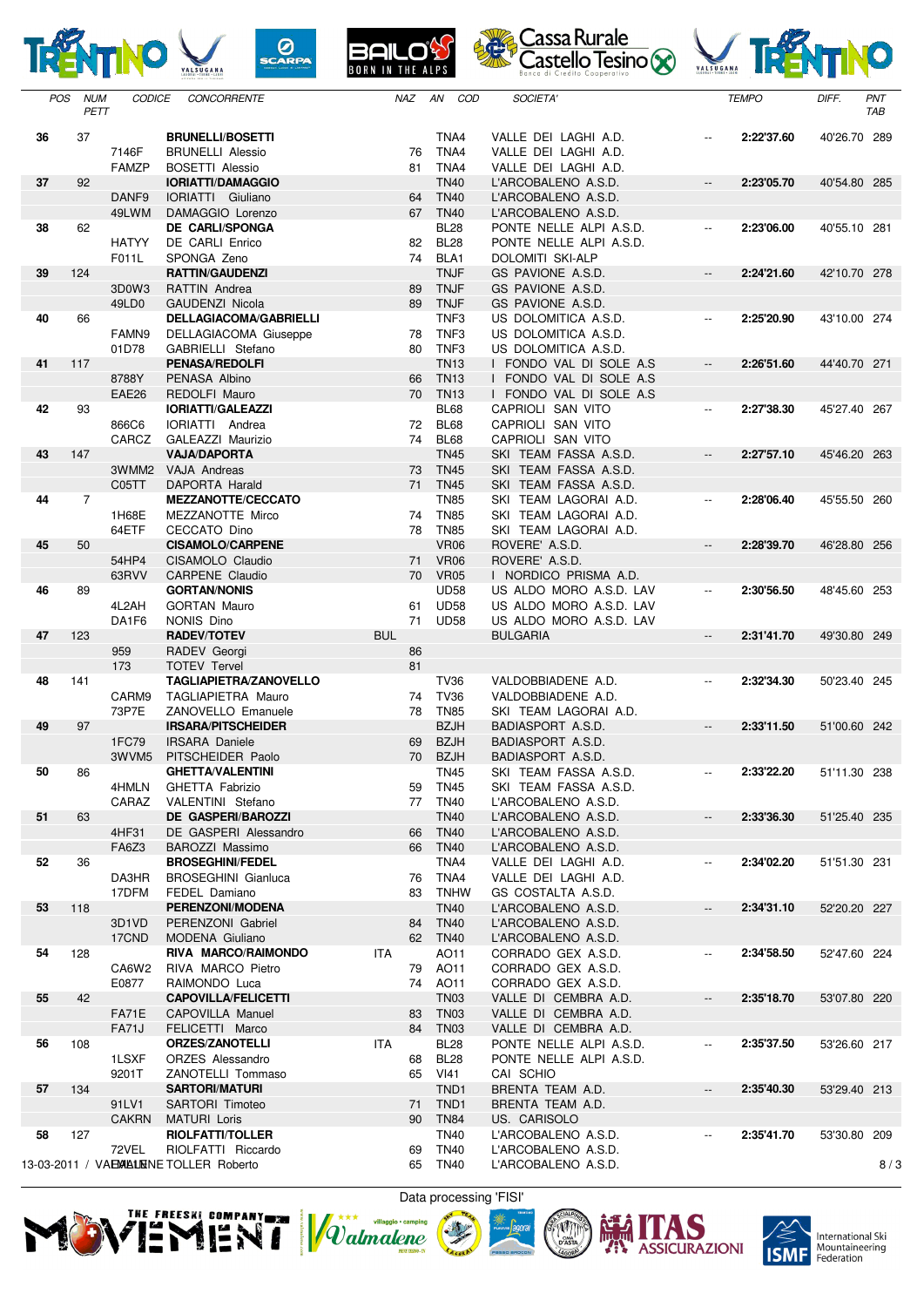







| <b>POS</b> | <b>NUM</b> | <b>CODICE</b><br>PETT | CONCORRENTE                                       |            | NAZ      | AN COD                      | SOCIETA'                                           |                                               | <b>TEMPO</b> | DIFF.          | PNT<br><b>TAB</b> |
|------------|------------|-----------------------|---------------------------------------------------|------------|----------|-----------------------------|----------------------------------------------------|-----------------------------------------------|--------------|----------------|-------------------|
| 59         | 22         |                       | <b>BAIARDI/PAGLIA</b>                             | <b>ITA</b> |          | AO11                        | CORRADO GEX A.S.D.                                 | $\overline{\phantom{a}}$                      | 2:36'23.20   |                |                   |
|            |            | CAJA9                 | <b>BAIARDI</b> Luca                               |            | 63       | AO11                        | CORRADO GEX A.S.D.                                 |                                               |              | 54'12.30 206   |                   |
|            |            | <b>EA98V</b>          | PAGLIA Piercarlo                                  |            | 78       | <b>TO18</b>                 | VALCHIUSELLA                                       |                                               |              |                |                   |
| 60         | 102        |                       | <b>MAYR PAUL/STEGER</b>                           |            |          | <b>BZ66</b>                 | S.S. CAMPO TURES - TAUF                            | $\overline{\phantom{a}}$                      | 2:37'01.60   | 54'50.70 202   |                   |
|            |            | <b>HA30A</b><br>67XW1 | MAYR PAUL Robert<br>STEGER Thomas                 |            | 60<br>68 | <b>BZ66</b><br><b>BZ66</b>  | S.S. CAMPO TURES - TAUF<br>S.S. CAMPO TURES - TAUF |                                               |              |                |                   |
| 61         | 145        |                       | <b>TOUSCO/TRENTAZ LUIGI</b>                       |            |          | AO50                        | A.S.D. S.C. GRESSONEY M                            | $\overline{\phantom{a}}$                      | 2:37'14.40   | 55'03.50 198   |                   |
|            |            | 023X2                 | <b>TOUSCO Roberto</b>                             |            | 66       | AO50                        | A.S.D. S.C. GRESSONEY M                            |                                               |              |                |                   |
|            |            | 4C2A3                 | <b>TRENTAZ LUIGI Flavio</b>                       |            | 66       | AO30                        | MONT NERY A.S.D.                                   |                                               |              |                |                   |
| 62         | 129        | 06LT5                 | <b>ROSSA/BORTOLUZZI</b><br>ROSSA Renzo            |            | 68       | <b>BL28</b><br><b>BL28</b>  | PONTE NELLE ALPI A.S.D.<br>PONTE NELLE ALPI A.S.D. | $\mathord{\hspace{1pt}\text{--}\hspace{1pt}}$ | 2:38'51.60   | 56'40.70 195   |                   |
|            |            | 73PEH                 | BORTOLUZZI Alessandro                             |            | 56       | <b>BL28</b>                 | PONTE NELLE ALPI A.S.D.                            |                                               |              |                |                   |
| 63         | 135        |                       | <b>SARTORI/POLLA</b>                              |            |          | <b>TNHF</b>                 | ALPIN GO VAL RENDENA A.                            | $\overline{\phantom{a}}$                      | 2:39'01.30   | 56'50.40 191   |                   |
|            |            | <b>DAVYF</b>          | SARTORI Thomas                                    |            | 75       | TND <sub>1</sub>            | BRENTA TEAM A.D.                                   |                                               |              |                |                   |
|            |            | EAD <sub>2V</sub>     | POLLA Gabriele                                    |            | 77       | <b>TNHF</b>                 | ALPIN GO VAL RENDENA A.                            |                                               |              |                |                   |
| 64         | 111        | FA8K9                 | <b>PANIZ/CECCHIN</b><br>PANIZ Matteo              |            | 77       | <b>TV36</b><br><b>TV36</b>  | VALDOBBIADENE A.D.<br>VALDOBBIADENE A.D.           | $\overline{\phantom{a}}$                      | 2:39'11.00   | 57'00.10 188   |                   |
|            |            | 91R16                 | <b>CECCHIN Davide</b>                             |            | 94       | BLA <sub>1</sub>            | DOLOMITI SKI-ALP                                   |                                               |              |                |                   |
| 65         | 49         |                       | <b>CIPRIANI/MARTINA</b>                           | <b>ITA</b> |          | <b>UD12</b>                 | <b>GS DILETTANTISTICO VAL</b>                      | $\overline{\phantom{a}}$                      | 2:39'19.30   | 57'08.40 184   |                   |
|            |            | HAVP1                 | CIPRIANI Giovanni                                 |            | 66       | <b>UD12</b>                 | <b>GS DILETTANTISTICO VAL</b>                      |                                               |              |                |                   |
| 66         | 29         | 77MH1                 | MARTINA John<br><b>BIANCHINI/BAILONI</b>          |            |          | 77 UD12<br>TND <sub>6</sub> | <b>GS DILETTANTISTICO VAL</b><br>VIGOLO VATTARO    | $\overline{\phantom{a}}$                      | 2:39'46.10   | 57'35.20 180   |                   |
|            |            | 01CJF                 | <b>BIANCHINI Marco</b>                            |            | 67       | TND <sub>6</sub>            | VIGOLO VATTARO                                     |                                               |              |                |                   |
|            |            | <b>HAPPP</b>          | <b>BAILONI</b> Claudio                            |            | 70       | TND <sub>6</sub>            | VIGOLO VATTARO                                     |                                               |              |                |                   |
| 67         | 48         |                       | <b>CESCONI/CASTELLAN</b>                          |            |          | <b>TN40</b>                 | L'ARCOBALENO A.S.D.                                | ΞĒ,                                           | 2:40'08.30   | 57'57.40 177   |                   |
|            |            | 91HVM<br>533R9        | <b>CESCONI Lorenzo</b><br><b>CASTELLAN Marco</b>  |            | 78<br>67 | <b>TN40</b><br><b>TN40</b>  | L'ARCOBALENO A.S.D.<br>L'ARCOBALENO A.S.D.         |                                               |              |                |                   |
| 68         | 132        |                       | SALVADOR/DEGIAMPIETRO                             |            |          | TNH <sub>9</sub>            | BOGN DA NIA - VAL DE FA                            | $\overline{\phantom{a}}$                      | 2:40'22.40   | 58'11.50 173   |                   |
|            |            | 1D11K                 | SALVADOR Diego                                    |            | 67       | TNH9                        | BOGN DA NIA - VAL DE FA                            |                                               |              |                |                   |
|            |            | 0V7KJ                 | <b>DEGIAMPIETRO Enrico</b>                        |            | 83       |                             | BOGN DA NIA                                        |                                               |              |                |                   |
| 69         | 53         | 72973                 | <b>CODEGA/PALMIERI</b><br>CODEGA Davide           |            | 88       | <b>SO38</b><br><b>SO38</b>  | VALTARTANO A.S.D.<br>VALTARTANO A.S.D.             | $\overline{\phantom{a}}$                      | 2:40'30.90   | 58'20.00 170   |                   |
|            |            | M0M3E                 | PALMIERI Matteo                                   |            | 87       | <b>SO38</b>                 | VALTARTANO A.S.D.                                  |                                               |              |                |                   |
| 70         | 91         |                       | <b>GUASINA/RENIERO</b>                            |            |          | VI41                        | CAI SCHIO                                          | $\overline{a}$                                | 2:40'31.80   | 58'20.90 166   |                   |
|            |            | 3VYYN<br>HA74A        | <b>GUASINA Giorgio</b><br>RENIERO Jhonny          |            | 61<br>79 | VI41<br>VI41                | CAI SCHIO<br>CAI SCHIO                             |                                               |              |                |                   |
| 71         | 38         |                       | <b>BUIATTI/DE ZOLT</b>                            |            |          | BLA <sub>1</sub>            | <b>DOLOMITI SKI-ALP</b>                            | $\overline{a}$                                | 2:40'35.90   | 58'25.00 162   |                   |
|            |            | DA1FP                 | <b>BUIATTI</b> Andrea                             |            | 69       | BLA1                        | <b>DOLOMITI SKI-ALP</b>                            |                                               |              |                |                   |
|            |            | DA1RM                 | DE ZOLT Gino                                      |            | 62       | BLA1                        | <b>DOLOMITI SKI-ALP</b>                            |                                               |              |                |                   |
| 72         | 59         | LATJE                 | <b>DAL MAS/DAL MOLIN</b><br>DAL MAS Jacopo        | <b>ITA</b> | 69       | <b>BL28</b><br><b>BL28</b>  | PONTE NELLE ALPI A.S.D.<br>PONTE NELLE ALPI A.S.D. | $\overline{\phantom{a}}$                      | 2:40'57.20   | 58'46.30 159   |                   |
|            |            | LATJF                 | <b>DAL MOLIN Michele</b>                          |            | 69       | <b>BL28</b>                 | PONTE NELLE ALPI A.S.D.                            |                                               |              |                |                   |
| 73         | 81         |                       | FRIGO/MAGNABOSCO                                  |            |          | V <sub>141</sub>            | CAI SCHIO                                          | $\overline{\phantom{a}}$                      | 2:44'00.60   | 1:01'49.70 155 |                   |
|            |            | <b>CAETN</b>          | FRIGO Silvano                                     |            | 66       | VI41                        | CAI SCHIO                                          |                                               |              |                |                   |
| 74         | 87         | 49A8R                 | MAGNABOSCO Davide<br><b>GIOVANELLI/GIOVANELLI</b> |            |          | 70 VI41<br><b>TN30</b>      | CAI SCHIO<br>US PRIMIERO - SAN MARTI               |                                               | 2:44'48.90   | 1:02'38.00 152 |                   |
|            |            | 4L5EC                 | GIOVANELLI Nicola                                 |            | 85       | <b>TN30</b>                 | US PRIMIERO - SAN MARTI                            |                                               |              |                |                   |
|            |            | 17AFT                 | GIOVANELLI Matteo                                 |            | 83       | <b>TN30</b>                 | US PRIMIERO - SAN MARTI                            |                                               |              |                |                   |
| 75         | 74         |                       | <b>FERRARI/TERZI</b>                              |            |          | <b>TNHF</b>                 | ALPIN GO VAL RENDENA A.                            | $\overline{\phantom{a}}$                      | 2:45'42.60   | 1:03'31.70 148 |                   |
|            |            | EA7TY<br>FA9YJ        | FERRARI Fabrizio<br>TERZI Luciano                 |            | 66       | <b>TNHF</b><br>61 TNHF      | ALPIN GO VAL RENDENA A.<br>ALPIN GO VAL RENDENA A. |                                               |              |                |                   |
| 76         | 65         |                       | <b>DEGASPERI/PANGRAZZI</b>                        |            |          | <b>TN13</b>                 | I FONDO VAL DI SOLE A.S                            | --                                            | 2:46'43.60   | 1:04'32.70 144 |                   |
|            |            | 91LTP                 | <b>DEGASPERI Michele</b>                          |            | 68       | <b>TN13</b>                 | I FONDO VAL DI SOLE A.S                            |                                               |              |                |                   |
| 77         |            | HAJN4                 | PANGRAZZI Massimo<br><b>GERONAZZO/NARDI</b>       |            | 65       | TN13                        | I FONDO VAL DI SOLE A.S<br>VALDOBBIADENE A.D.      |                                               |              |                |                   |
|            | 85         | 4HC8L                 | GERONAZZO Bruno                                   |            | 63       | <b>TV36</b><br><b>TV36</b>  | VALDOBBIADENE A.D.                                 | $\overline{\phantom{a}}$                      | 2:47'54.60   | 1:05'43.70 141 |                   |
|            |            | 4HD5C                 | FANA A.D.                                         |            |          | 85 TV36                     | VALDOBBIADENE A.D.                                 |                                               |              |                |                   |
| 78         | 25         |                       | <b>BAZZOLI/BONAZZA</b>                            |            |          | TND <sub>1</sub>            | BRENTA TEAM A.D.                                   | $\overline{\phantom{a}}$                      | 2:48'20.10   | 1:06'09.20 137 |                   |
|            |            | A1H98                 | BAZZOLI Alain                                     |            | 78       | TND1                        | BRENTA TEAM A.D.                                   |                                               |              |                |                   |
| 79         | 31         | DAMDZ                 | BONAZZA Mauro<br><b>BIZ/CASANOVA</b>              |            | 81       | TND1<br>BLA1                | BRENTA TEAM A.D.<br>DOLOMITI SKI-ALP               | $\overline{\phantom{a}}$                      | 2:48'37.40   | 1:06'26.50 134 |                   |
|            |            | <b>MOAYF</b>          | <b>BIZ</b> Simone                                 |            | 82       | BLA1                        | DOLOMITI SKI-ALP                                   |                                               |              |                |                   |
|            |            | 73N8N                 | CASANOVA Massimo                                  |            | 75       | BLA <sub>1</sub>            | DOLOMITI SKI-ALP                                   |                                               |              |                |                   |
| 80         | 27         | A1205                 | <b>BERTON/DA CANAL</b>                            |            |          | BLA1<br>BLA1                | DOLOMITI SKI-ALP                                   | $\overline{\phantom{a}}$                      | 2:48'42.20   | 1:06'31.30 130 |                   |
|            |            | HACH4                 | <b>BERTON Maurizio</b><br>DA CANAL Stefano        |            | 79       | 73 TV36                     | DOLOMITI SKI-ALP<br>VALDOBBIADENE A.D.             |                                               |              |                |                   |
| 81         | 52         |                       | <b>COATTI/SANDRINI</b>                            |            |          | BSC <sub>6</sub>            | ADAMELLO SKI TEAM A.S.D                            | $\overline{\phantom{a}}$                      | 2:48'42.80   | 1:06'31.90 126 |                   |
|            |            | 3X2V1                 | COATTI Paolo                                      |            | 86       | BSC6                        | ADAMELLO SKI TEAM A.S.D                            |                                               |              |                |                   |
|            |            |                       | 13-03-2011 / VALENTALLENE SANDRINI Luigi          |            |          | 77 BSC6                     | ADAMELLO SKI TEAM A.S.D                            |                                               |              |                | 8/4               |









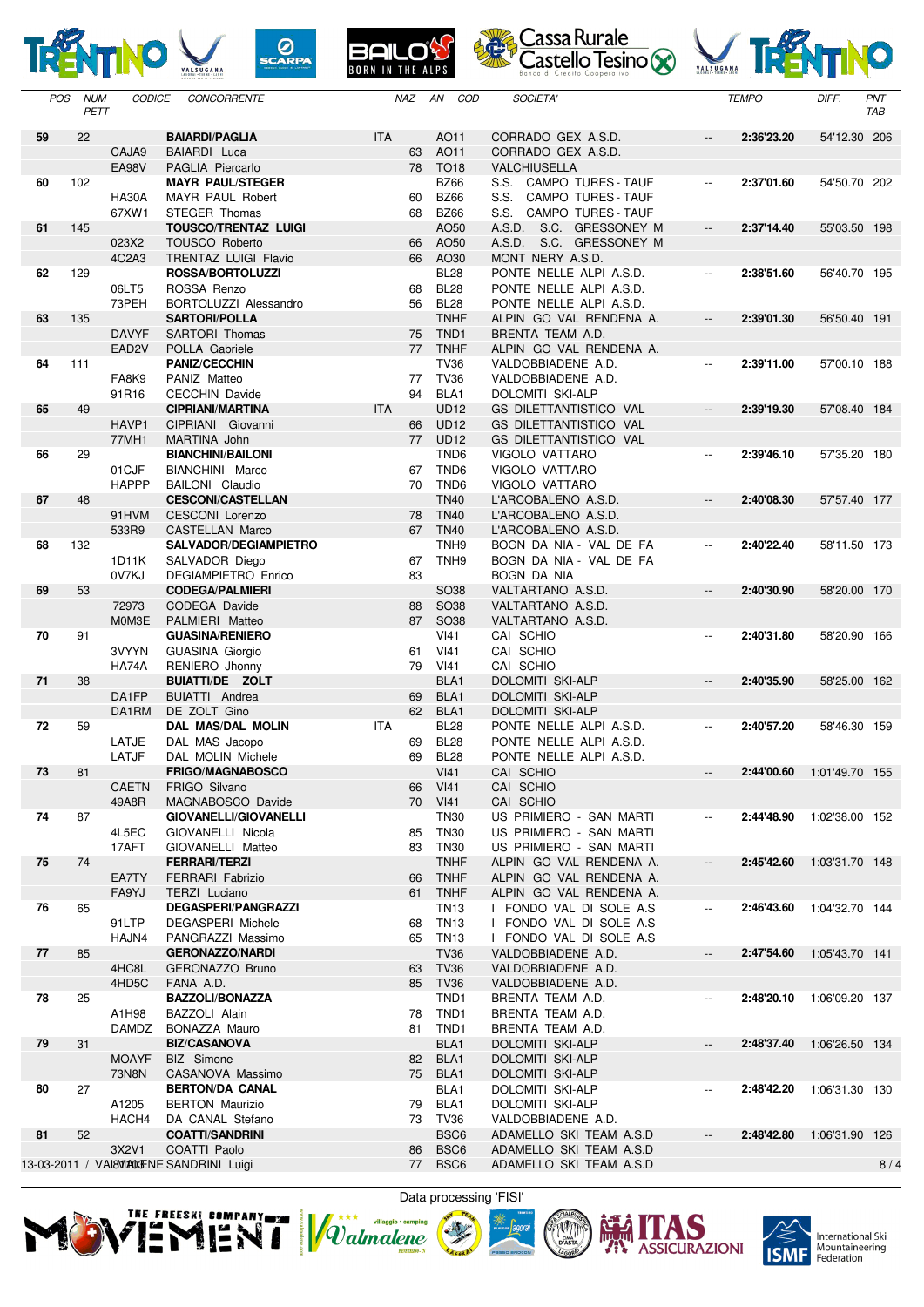









| <b>POS</b> | <b>NUM</b><br>PETT | <b>CODICE</b>         | <b>CONCORRENTE</b>                                     |               |            | <b>NAZ</b> | AN<br>COD                            | SOCIETA'                                                  |                          | <b>TEMPO</b>          | DIFF.          | PNT<br>TAB |
|------------|--------------------|-----------------------|--------------------------------------------------------|---------------|------------|------------|--------------------------------------|-----------------------------------------------------------|--------------------------|-----------------------|----------------|------------|
| 82         | 43                 |                       | <b>CARLOT/FANTINI</b>                                  |               | <b>ITA</b> |            | <b>PN12</b>                          | <b>CLUB VALCELLINA</b>                                    |                          | 2:48'58.70            | 1:06'47.80     | 123        |
|            |                    | 84R39<br>9AA6Y        | CARLOT Franco<br><b>FANTINI</b> Enrico                 |               |            | 68<br>68   | <b>PN12</b><br><b>PN28</b>           | I CLUB VALCELLINA<br>A.S.D.<br>MONTANAIA RACING           |                          |                       |                |            |
| 83         | 46                 |                       | <b>CATTANI/CONFORTI</b>                                |               |            |            | TND <sub>1</sub>                     | BRENTA TEAM A.D.                                          | $\overline{\phantom{a}}$ | 2:49'23.50            | 1:07'12.60 119 |            |
|            |                    | A0Y66<br><b>M0KAR</b> | CATTANI Diego<br><b>CONFORTI Luca</b>                  |               |            | 59<br>86   | TND <sub>1</sub><br>TND <sub>1</sub> | BRENTA TEAM A.D.<br>BRENTA TEAM A.D.                      |                          |                       |                |            |
| 84         | 107                |                       | <b>ORSELLO SASSANO</b>                                 |               | ITA        |            | <b>CN40</b>                          | TRE RIFUGI C.A.I.<br><b>MONDO</b>                         | $\overline{\phantom{a}}$ | 2:49'24.20            | 1:07'13.30 115 |            |
|            |                    | <b>HADCZ</b><br>70DEN | ORSELLO Giovanni<br>SASSANO Giuseppe                   |               |            | 72<br>71   | <b>CN40</b><br>CN <sub>03</sub>      | TRE RIFUGI C.A.I.<br><b>MONDO</b><br>GARESSIO A.D.        |                          |                       |                |            |
| 85         | 94                 |                       | <b>LANDOLFI/GASPERINI</b>                              |               | <b>ITA</b> |            | <b>TN22</b>                          | CIMA DODICI A.S.D.                                        | $\overline{\phantom{a}}$ | 2:52'51.60            | 1:10'40.70 112 |            |
|            |                    | FA6ZH<br>53D98        | LANDOLFI Alessandro<br><b>GASPERINI Patrick</b>        |               |            | 77<br>89   | <b>TN22</b><br>TNC <sub>3</sub>      | CIMA DODICI A.S.D.<br>TN C3 S.C. TEZZE VALSUG             |                          |                       |                |            |
| 86         | 156                |                       | <b>ZENATTI/LEVEGHI</b>                                 |               | <b>ITA</b> |            | TNE8                                 | A.S.D.<br>CAURIOL                                         | $\overline{\phantom{a}}$ | 2:54'48.30            | 1:12'37.40 108 |            |
|            |                    | 7315X                 | ZENATTI Sergio                                         |               |            | 63         | TNE <sub>8</sub>                     | A.S.D.<br>CAURIOL                                         |                          |                       |                |            |
| 87         | 110                | EAL8J                 | LEVEGHI Ivan<br><b>PALLAVER/DELLADIO</b>               |               |            | 73         | TNE8<br>TNC <sub>5</sub>             | A.S.D.<br>CAURIOL<br>US CORNACCI A.S.D.                   | $\overline{\phantom{a}}$ | 2:55'10.30            | 1:12'59.40 105 |            |
|            |                    | MOH7N                 | PALLAVER Francesco                                     |               |            | 81         | TNC <sub>5</sub>                     | US CORNACCI A.S.D.                                        |                          |                       |                |            |
| 88         | 57                 | 4HML1                 | DELLADIO Matteo<br><b>CORRADINI/CAPOVILLA</b>          |               |            | 87         | TNC5<br>TNF <sub>1</sub>             | US CORNACCI A.S.D.<br>POL. MOLINA                         | $\overline{\phantom{a}}$ | 2:56'24.40            | 1:14'13.50 101 |            |
|            |                    | MON94                 | <b>CORRADINI Alessandro</b>                            |               |            | 77         | TNF <sub>1</sub>                     | POL. MOLINA                                               |                          |                       |                |            |
| 89         | 83                 | 700AJ                 | <b>CAPOVILLA Clemente</b><br><b>GALLER/DEVESCOVI</b>   |               |            | 69         | TNF <sub>1</sub><br>TNC <sub>5</sub> | POL. MOLINA<br>US CORNACCI A.S.D.                         | $\overline{\phantom{a}}$ | 2:58'36.30            |                | 97         |
|            |                    | FADJ9                 | <b>GALLER</b> Gianfranco                               |               |            | 64         | TNC <sub>5</sub>                     | US CORNACCI A.S.D.                                        |                          |                       | 1:16'25.40     |            |
|            |                    | <b>HANXK</b>          | DEVESCOVI Fabrizio                                     |               |            | 68         | TNF1                                 | POL. MOLINA                                               |                          |                       |                |            |
| 90         | 58                 | 3WNDF                 | <b>CRISTELLON/VENTURA</b><br><b>CRISTELLON Stefano</b> |               |            | 78         | TNC <sub>9</sub><br>TNC <sub>9</sub> | GS CASTELLO DI FIEMME L<br><b>GS CASTELLO DI FIEMME L</b> | $\overline{\phantom{a}}$ | 3:00'44.80            | 1:18'33.90     | 94         |
|            |                    | LAX8M                 | <b>VENTURA Cristian</b>                                |               |            | 88         | TNC <sub>5</sub>                     | US CORNACCI A.S.D.                                        |                          |                       |                |            |
| 91         | 137                | 3CXYN                 | <b>SCALET/LAZZARO</b><br><b>SCALET Onorino</b>         |               |            | 56         | <b>TNJF</b><br><b>TNJF</b>           | GS PAVIONE A.S.D.<br>GS PAVIONE A.S.D.                    | $\overline{\phantom{a}}$ | 3:01'03.10            | 1:18'52.20     | 90         |
|            |                    | M0JPP                 | LAZZARO Aron                                           |               |            | 81         | <b>TNJF</b>                          | GS PAVIONE A.S.D.                                         |                          |                       |                |            |
| 92         | 152                | EAMV8                 | <b>VOLTOLINI/CODEMO</b><br>VOLTOLINI Roberto           |               |            | 75         | TNH <sub>9</sub><br>TNH <sub>9</sub> | BOGN DA NIA - VAL DE FA<br>BOGN DA NIA - VAL DE FA        | $\overline{\phantom{a}}$ | 3:01'08.60            | 1:18'57.70     | 87         |
|            |                    | 86R6L                 | CODEMO Francesco                                       |               |            | 62         | BLA <sub>1</sub>                     | <b>DOLOMITI SKI-ALP</b>                                   |                          |                       |                |            |
| 93         | 67                 |                       | <b>DELLAMARIA/CECCATO</b>                              |               |            |            | <b>TN85</b>                          | SKI TEAM LAGORAI A.D.                                     | $\overline{\phantom{a}}$ | 3:01'15.90            | 1:19'05.00     | 83         |
|            |                    | LA3YF<br>85LYE        | <b>DELLAMARIA Franco</b><br><b>CECCATO Emilio</b>      |               |            | 73<br>77   | <b>TN85</b><br><b>TN85</b>           | SKI TEAM LAGORAI A.D.<br>SKI TEAM LAGORAI A.D.            |                          |                       |                |            |
| 94         | 96                 |                       | <b>KEIM/BRAIT</b>                                      |               |            |            | PR <sub>4</sub> A                    | A.S.D.<br>KINO MANA SKIALP                                | $\overline{\phantom{a}}$ | 3:01'27.70            | 1:19'16.80     | 79         |
|            |                    | CAK5T<br><b>M0N45</b> | <b>KEIM Alexander</b><br><b>BRAIT Andrea</b>           |               |            | 76<br>80   | PR <sub>4</sub> A<br>PR4A            | A.S.D.<br>KINO MANA SKIALP<br>A.S.D.<br>KINO MANA SKIALP  |                          |                       |                |            |
| 95         | 122                |                       | <b>POLLA/SALVADEI</b>                                  |               |            |            | <b>TNHF</b>                          | ALPIN GO VAL RENDENA A.                                   | $\overline{\phantom{a}}$ | 3:01'50.70            | 1:19'39.80     | 76         |
|            |                    | 3D13V<br><b>EA7V1</b> | POLLA Federico<br>SALVADEI Massimo                     |               |            | 76<br>71   | <b>TNHF</b><br><b>TNHF</b>           | ALPIN GO VAL RENDENA A.<br>ALPIN GO VAL RENDENA A.        |                          |                       |                |            |
| 96         | 149                |                       | <b>VERRA/TROTTNER</b>                                  |               |            |            |                                      | <b>BOGN DA NIA</b>                                        | $\overline{\phantom{a}}$ | 3:02'22.90            | 1:20'12.00     | 72         |
|            |                    | M0220                 | <b>VERRA</b> Cristian                                  |               |            | 75         |                                      | BOGN DA NIA                                               |                          |                       |                |            |
| 97         | 101                |                       | CAAWR TROTTNER Tiziano<br><b>MARINI/MASCARIN</b>       |               |            |            | 66 TN45<br><b>PN28</b>               | SKI TEAM FASSA A.S.D.<br>A.S.D.<br>MONTANAIA RACING       | $\overline{\phantom{a}}$ | 3:02'25.50 1:20'14.60 |                | 69         |
|            |                    | 1L0PJ                 | MARINI Giuseppe                                        |               |            | 88         | <b>PN28</b>                          | A.S.D.<br>MONTANAIA RACING                                |                          |                       |                |            |
| 98         | 21                 | <b>LAP95</b>          | <b>MASCARIN Marc</b><br><b>ANDERLE/BOSDACHIN</b>       |               |            | 69         | <b>PN28</b><br><b>TN07</b>           | A.S.D. MONTANAIA RACING<br><b>PANAROTTA</b>               |                          | 3:02'31.10            | 1:20'20.20     | 65         |
|            |                    | HAK9C                 | ANDERLE Giovanni                                       |               |            | 73         | TN07                                 | PANAROTTA                                                 |                          |                       |                |            |
| 99         | 155                | M09VJ                 | <b>BOSDACHIN Manuel</b><br><b>ZANEI FRANZINI</b>       |               | ITA.       | 80         | TNA4<br><b>TNHW</b>                  | VALLE DEI LAGHI A.D.<br>GS COSTALTA A.S.D.                | $\overline{\phantom{a}}$ | 3:04'05.30            | 1:21'54.40     | 61         |
|            |                    | EALJA                 | ZANEI Matteo                                           |               |            |            | 77 TNHW                              | GS COSTALTA A.S.D.                                        |                          |                       |                |            |
| 100        | 41                 | 0DK7E                 | MANUEL Franzini<br><b>CANDIA/FEDELI</b>                |               |            | 76         | TNHW<br><b>VI41</b>                  | GS COSTALTA A.S.D.<br>CAI SCHIO                           | $\overline{\phantom{a}}$ | 3:08'16.00            | 1:26'05.10     | 58         |
|            |                    | LA5K7                 | CANDIA Marco                                           |               |            | 75         | VI41                                 | CAI SCHIO                                                 |                          |                       |                |            |
| 101        | 24                 | LA5K9                 | FEDELI Enzo<br><b>BATTISTI/FESTI</b>                   |               |            |            | 67 VI41<br><b>TN71</b>               | CAI SCHIO<br>ASD GRONLAIT ORIENT TEA                      | $\overline{\phantom{a}}$ | 3:08'39.90            | 1:26'29.00     | 54         |
|            |                    | 145M2                 | BATTISTI Martino                                       |               |            | 63         | <b>TN71</b>                          | ASD GRONLAIT ORIENT TEA                                   |                          |                       |                |            |
|            |                    | 53CWV                 | FESTI Andrea                                           |               |            | 79         | <b>TN71</b>                          | ASD GRONLAIT ORIENT TEA                                   |                          |                       |                |            |
| 102        | 133                | 84R38                 | SANSONETTI/DE POL<br>SANSONETTI Paolo                  |               |            | 69         | <b>PN12</b><br><b>PN12</b>           | I CLUB VALCELLINA<br>I CLUB VALCELLINA                    | $\overline{\phantom{a}}$ | 3:10'19.00            | 1:28'08.10     | 51         |
|            |                    | 4HHD4                 | DE POL Elvio                                           |               |            | 59         | <b>PN12</b>                          | I CLUB VALCELLINA                                         |                          |                       |                |            |
| 103        | 115                | C0R7A                 | PATELLI/PEDRAZZINI<br>PATELLI Fulvio                   | <b>ALFRED</b> | ITA        | 79         | <b>BG30</b><br><b>BG30</b>           | GSA. SOVERE A.D.<br>GSA. SOVERE A.D.                      | $\overline{\phantom{a}}$ | 3:11'41.80            | 1:29'30.90     | 47         |
|            |                    | <b>EANYD</b>          | PEDRAZZINI ALFRED Stefan                               |               |            | 70         | <b>BG30</b>                          | GSA. SOVERE A.D.                                          |                          |                       |                |            |
| 104        | 150                | HAKJ9                 | VIGITELLO/DA COL<br>VIGITELLO Corrado                  |               |            | 85         | AO30<br>AO30                         | MONT NERY A.S.D.<br>MONT NERY A.S.D.                      |                          | 3:11'46.30            | 1:29'35.40     | 43         |
|            |                    |                       | 13-03-2011 / VADDIALENE DA COL Alberto                 |               |            |            | 86 AO11                              | CORRADO GEX A.S.D.                                        |                          |                       |                | 8/5        |









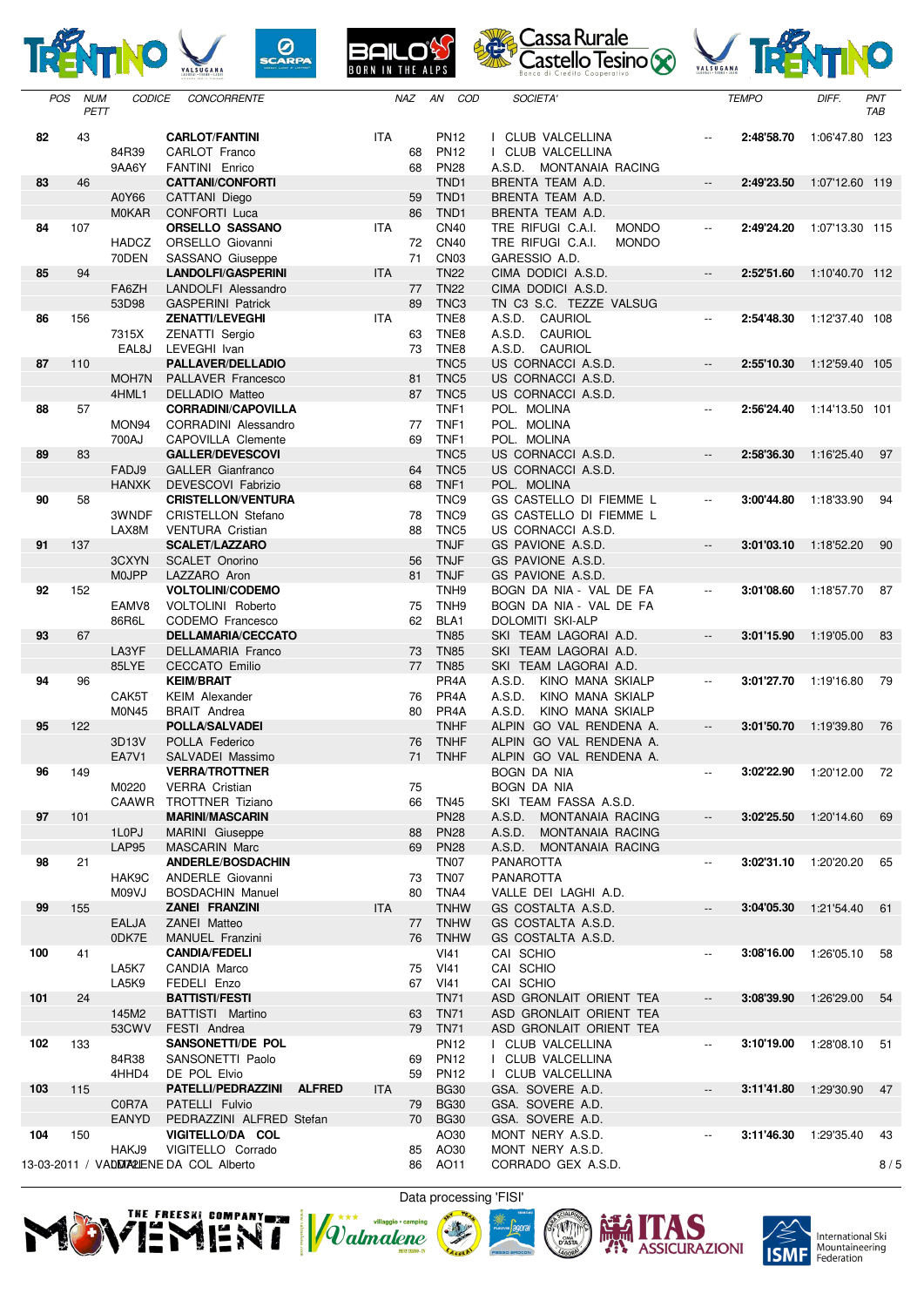

|              | <b>NUM</b><br><b>POS</b><br>PETT | <b>CODICE</b>                   | CONCORRENTE                                        | NAZ |    | AN COD                     | SOCIETA'                                              |                          | <b>TEMPO</b> | DIFF.      | PNT<br>TAB     |
|--------------|----------------------------------|---------------------------------|----------------------------------------------------|-----|----|----------------------------|-------------------------------------------------------|--------------------------|--------------|------------|----------------|
| 105          | 151                              |                                 | <b>VISONA'/VENTURINI</b>                           |     |    | VI41                       | CAI SCHIO                                             | $\overline{a}$           | 3:12'24.50   | 1:30'13.60 | 40             |
|              |                                  | 643TM                           | VISONA' Alessandra                                 |     |    | 78 VI41                    | CAI SCHIO                                             |                          |              |            |                |
|              |                                  | LA5KA                           | <b>VENTURINI Walter</b>                            |     |    | 72 VI41                    | CAI SCHIO                                             |                          |              |            |                |
| 106          | 114                              | FA9P4                           | PASQUAZZO/PASQUAZZO<br>PASQUAZZO Silvio            |     | 70 | <b>TN85</b><br><b>TN85</b> | SKI TEAM LAGORAI A.D.<br>SKI TEAM LAGORAI A.D.        | $\overline{\phantom{a}}$ | 3:15'09.90   | 1:32'59.00 | 36             |
|              |                                  | C0H <sub>2</sub> C              | PASQUAZZO Luca                                     |     | 74 | <b>TN85</b>                | SKI TEAM LAGORAI A.D.                                 |                          |              |            |                |
| 107          | 82                               |                                 | <b>GABRIELI/FANTE</b>                              |     |    | <b>TN85</b>                | SKI TEAM LAGORAI A.D.                                 | $\overline{\phantom{a}}$ | 3:15'13.20   | 1:33'02.30 | 32             |
|              |                                  | <b>LAX75</b>                    | GABRIELI Andrea                                    |     | 80 | <b>TN85</b>                | SKI TEAM LAGORAI A.D.                                 |                          |              |            |                |
|              |                                  | <b>LAEXC</b>                    | <b>FANTE Loris</b>                                 |     | 79 | <b>TN85</b>                | SKI TEAM LAGORAI A.D.                                 |                          |              |            |                |
| 108          | 71                               | M05EF                           | <b>DUCHI/PORRO</b><br><b>DUCHI Silvio</b>          |     | 68 |                            | GRUPPO SCIATORI RIVA DE<br>GRUPPO SCIATORI RIVA DE    | $\overline{\phantom{a}}$ | 3:21'47.40   | 1:39'36.50 | 29             |
|              |                                  | <b>MOMYK</b>                    | CIMA DODICI A.S.D.                                 |     | 71 |                            | GRUPPO SCIATORI RIVA DE                               |                          |              |            |                |
| 109          | 104                              |                                 | <b>MENI/LEONTINI</b>                               |     |    | <b>BG30</b>                | GSA. SOVERE A.D.                                      | $\overline{\phantom{a}}$ | 3:24'37.70   | 1:42'26.80 | 25             |
|              |                                  | <b>FAM78</b>                    | <b>MENI</b> Giuseppe                               |     | 78 | <b>BG30</b>                | GSA. SOVERE A.D.                                      |                          |              |            |                |
|              |                                  | EAF3L                           | LEONTINI Vittorio                                  |     | 63 | <b>BG30</b>                | GSA. SOVERE A.D.                                      |                          |              |            |                |
| 110          | 90                               | EALN <sub>2</sub>               | <b>GRANELLO/BUSACCA</b><br><b>GRANELLO Stefano</b> |     | 77 | <b>TN85</b><br><b>TN85</b> | SKI TEAM LAGORAI A.D.<br>SKI TEAM LAGORAI A.D.        | $\overline{\phantom{a}}$ | 3:27'57.80   | 1:45'46.90 | 22             |
|              |                                  | 85M2N                           | <b>BUSACCA Claudio</b>                             |     | 68 | <b>TN85</b>                | SKI TEAM LAGORAI A.D.                                 |                          |              |            |                |
| 111          | 54                               |                                 | <b>COLLAVO/GERONAZZO</b>                           |     |    | <b>TV36</b>                | VALDOBBIADENE A.D.                                    | $\overline{\phantom{a}}$ | 3:31'51.00   | 1:49'40.10 | -18            |
|              |                                  | CA3K3                           | COLLAVO Massimo                                    |     | 71 | <b>TV36</b>                | VALDOBBIADENE A.D.                                    |                          |              |            |                |
|              |                                  | CAE1D                           | GERONAZZO Andrea                                   |     |    | 75 TV36                    | VALDOBBIADENE A.D.                                    |                          |              |            |                |
| 112          | 32                               | LARNC                           | <b>BIZZARRI/ALFIERI</b><br>BIZZARRI Giovanni       |     | 68 | PR <sub>4</sub> A<br>PR4A  | A.S.D. KINO MANA SKIALP<br>A.S.D.<br>KINO MANA SKIALP | $\overline{\phantom{a}}$ | 3:33'27.50   | 1:51'16.60 | -14            |
|              |                                  | A0H9E                           | ALFIERI Nicola                                     |     | 70 | PR4A                       | A.S.D.<br>KINO MANA SKIALP                            |                          |              |            |                |
| 113          | 142                              |                                 | <b>TELCH/CRISTOFORI</b>                            |     |    | <b>TN03</b>                | VALLE DI CEMBRA A.D.                                  | $\overline{\phantom{a}}$ | 3:40'42.10   | 1:58'31.20 | 11             |
|              |                                  | EA1PE                           | <b>TELCH Patrizio</b>                              |     | 85 | <b>TN03</b>                | VALLE DI CEMBRA A.D.                                  |                          |              |            |                |
|              |                                  | LAAPY                           | <b>CRISTOFORI Francesco</b>                        |     | 76 | <b>TN03</b>                | VALLE DI CEMBRA A.D.                                  |                          |              |            |                |
| 114          | 76                               | <b>HAERZ</b>                    | <b>FONTANA/FURLAN</b><br>FONTANA Marco             |     | 78 |                            | <b>BOGN DA NIA</b><br>S.C. VALDOBBIADENE              | $\overline{\phantom{a}}$ | 3:45'23.70   | 2:03'12.80 | $\overline{7}$ |
|              |                                  | MONYA                           | <b>FURLAN Lino</b>                                 |     | 69 | TV36                       | VALDOBBIADENE A.D.                                    |                          |              |            |                |
| 115          | 84                               |                                 | <b>GASPERINI/GRANELLO</b>                          |     |    | <b>TN85</b>                | SKI TEAM LAGORAI A.D.                                 | $\overline{\phantom{a}}$ | 3:50'34.00   | 2:08'23.10 | $\overline{4}$ |
|              |                                  | FA9P1                           | GASPERINI Massimiliano                             |     | 81 | <b>TN85</b>                | SKI TEAM LAGORAI A.D.                                 |                          |              |            |                |
|              |                                  | MONC1                           | <b>GRANELLO Tiziana</b>                            |     | 80 | <b>TN85</b>                | SKI TEAM LAGORAI A.D.                                 |                          |              |            |                |
| PARTECIPANTI |                                  | .                               | 140                                                |     |    |                            |                                                       |                          |              |            |                |
|              |                                  |                                 |                                                    |     |    |                            |                                                       |                          |              |            |                |
| NON PARTITI  |                                  | .                               | 16                                                 |     |    |                            |                                                       |                          |              |            |                |
|              |                                  |                                 |                                                    |     |    |                            |                                                       |                          |              |            |                |
|              |                                  | 4AWHA                           | DELLA MEA Giuseppe                                 |     | 87 | <b>UD58</b>                | US ALDO MORO A.S.D. LAV                               |                          |              |            |                |
|              |                                  | 1DEA6                           | MEIZINGER Paolo                                    |     | 86 | <b>UD58</b>                | US ALDO MORO A.S.D. LAV                               |                          |              |            |                |
|              |                                  |                                 |                                                    |     |    |                            |                                                       |                          |              |            |                |
|              |                                  |                                 |                                                    |     |    |                            |                                                       |                          |              |            |                |
|              |                                  | CAVTD                           | PROTTI Andrea                                      |     | 81 | BLA <sub>1</sub>           | DOLOMITI SKI-ALP                                      |                          |              |            |                |
|              |                                  | FA7ND                           | CALZOLARI Nicola                                   |     | 83 | BLA1                       | DOLOMITI SKI-ALP                                      |                          |              |            |                |
|              |                                  | DAK8R                           | <b>BETTEGA Federico</b>                            |     |    | 77 TN40                    | L'ARCOBALENO A.S.D.                                   |                          |              |            |                |
|              |                                  | EAMA4                           | GIOVANNINI Fulvio                                  |     |    | 66 TN40                    | L'ARCOBALENO A.S.D.                                   |                          |              |            |                |
|              |                                  |                                 |                                                    |     |    |                            |                                                       |                          |              |            |                |
|              |                                  | AA25F<br>EAC6V                  | CASANOVA Livio<br>ZANELLA Rudi                     |     |    | 72 BSC6<br>74 BSC6         | ADAMELLO SKI TEAM A.S.D<br>ADAMELLO SKI TEAM A.S.D    |                          |              |            |                |
|              |                                  |                                 |                                                    |     |    |                            |                                                       |                          |              |            |                |
|              |                                  | <b>HARPV</b>                    | DELMARCO Paolo                                     |     |    | 66 TNF1                    | POL. MOLINA                                           |                          |              |            |                |
|              |                                  | 7092K                           | GIACOMELLI Giuliano                                |     |    | 72 TND6                    | VIGOLO VATTARO                                        |                          |              |            |                |
|              |                                  |                                 |                                                    |     |    |                            |                                                       |                          |              |            |                |
|              |                                  | 618NH<br>3X64P                  | GIUDICI Michele<br>FIENGO Raffaele                 |     |    | 76 BG55<br>74 BG55         | 13 CLUSONE A.D.<br>13 CLUSONE A.D.                    |                          |              |            |                |
|              |                                  |                                 |                                                    |     |    |                            |                                                       |                          |              |            |                |
|              |                                  | FAE6W                           | LORA Carlo                                         |     |    | 78 VI41                    | CAI SCHIO                                             |                          |              |            |                |
|              |                                  | EA6YL                           | MASTROTTO Michele                                  |     |    | 80 VI41                    | CAI SCHIO                                             |                          |              |            |                |
|              |                                  | 87D7P                           | MORESCHINI Franco                                  |     |    | 79 BSC6                    | ADAMELLO SKI TEAM A.S.D                               |                          |              |            |                |
|              |                                  | HA233                           | PANIZZA Andrea                                     |     |    | 82 SO31                    | SONDALO                                               |                          |              |            |                |
|              |                                  |                                 |                                                    |     |    |                            |                                                       |                          |              |            |                |
|              |                                  | HA233                           | PANIZZA Andrea                                     |     |    | 83 SO31                    | SONDALO                                               |                          |              |            |                |
|              |                                  | C0F1M                           | GIANOLI Tomas                                      |     |    | 80 SO31                    | SONDALO                                               |                          |              |            |                |
|              |                                  | CAJVE                           | REVERSI Ivan                                       |     |    | 75 TNHF                    | ALPIN GO VAL RENDENA A.                               |                          |              |            |                |
|              |                                  | FA9YO<br>13-03-2011 / VALMALENE | <b>ERIK Fedrizzi</b>                               |     | 80 | <b>TNHF</b>                | ALPIN GO VAL RENDENA A.                               |                          |              |            | 8/6            |







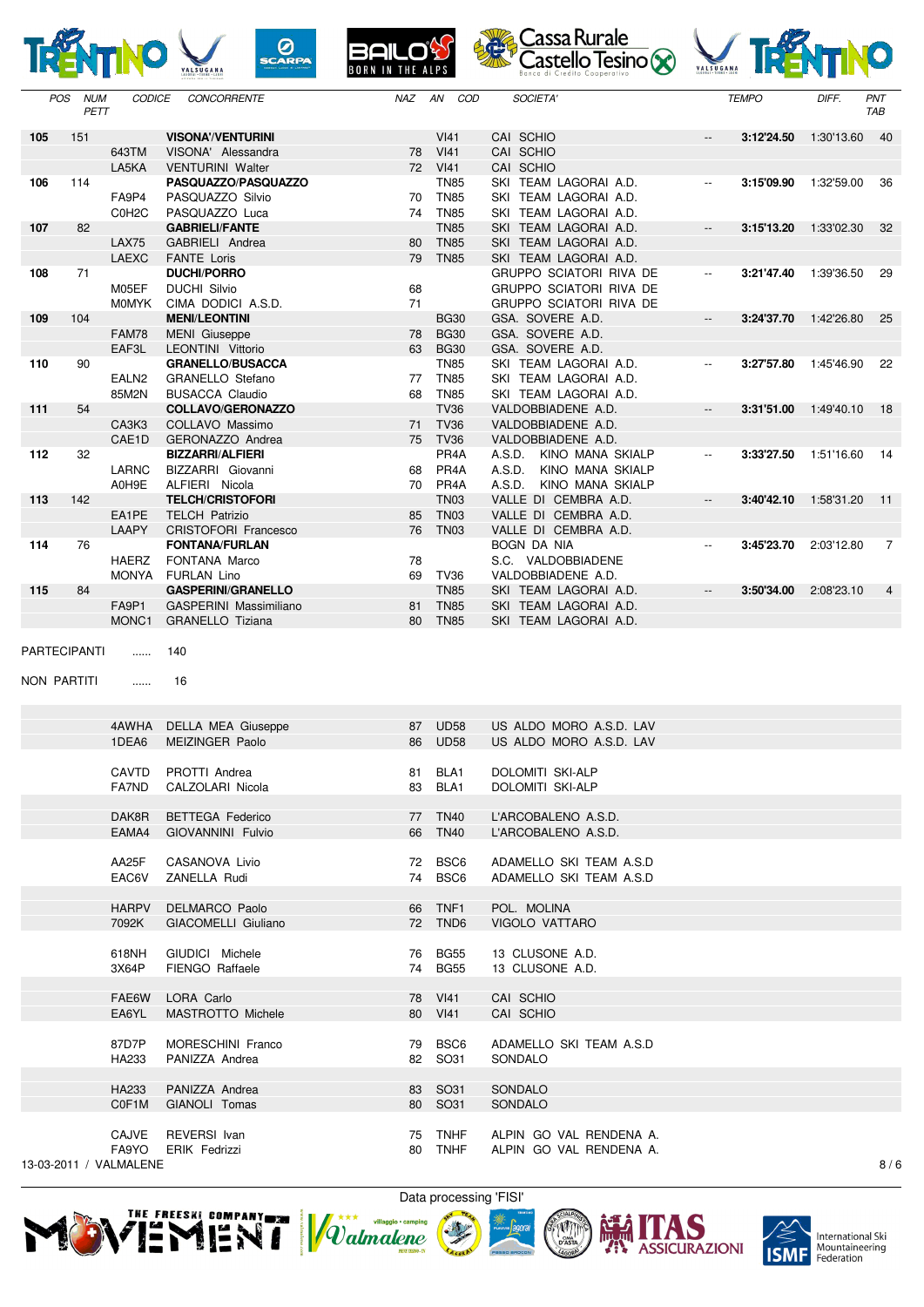|                           |                       | $\overline{\mathcal{O}}$<br><b>SCARPA</b><br>ALSUGANA | <b>BORN IN THE ALPS</b> |                                      | Cassa Rurale<br>Castello Tesino (X)                      | VALSUGANA    |       |                   |
|---------------------------|-----------------------|-------------------------------------------------------|-------------------------|--------------------------------------|----------------------------------------------------------|--------------|-------|-------------------|
| POS<br><b>NUM</b><br>PETT | <b>CODICE</b>         | <b>CONCORRENTE</b>                                    | NAZ                     | AN<br>COD                            | SOCIETA'                                                 | <b>TEMPO</b> | DIFF. | PNT<br><b>TAB</b> |
|                           | EA98A<br>C0R78        | SAVOLDELLI Vincenzo<br>ALBRICI Francesco              | 82<br>70                | <b>BG55</b><br><b>BG55</b>           | 13 CLUSONE A.D.<br>13 CLUSONE A.D.                       |              |       |                   |
|                           | 618V7<br>3DCNC        | SCANDELLA Giulio<br>GABRIELI Mario                    | 75<br>59                | <b>BG55</b><br><b>BG55</b>           | 13 CLUSONE A.D.<br>13 CLUSONE A.D.                       |              |       |                   |
|                           | FA9YS<br>EA7TY        | <b>TERZI</b> Luciano<br>FEDRIZZI Fabrizio             | 61<br>66                | <b>TNHF</b><br><b>TNHF</b>           | ALPIN GO VAL RENDENA A.<br>ALPIN GO VAL RENDENA A.       |              |       |                   |
|                           | COR7C<br>712D5        | <b>TESTA Andrea</b><br>PELLEGRINI MARIO Rinaldo       | 76<br>71                | <b>BG55</b><br><b>BG55</b>           | 13 CLUSONE A.D.<br>13 CLUSONE A.D.                       |              |       |                   |
|                           | HA39P<br><b>MOAMF</b> | <b>TURCHETTO Elena</b><br>TOME' Gianni                | 82<br>80                | <b>UD58</b><br><b>PN12</b>           | US ALDO MORO A.S.D. LAV<br>I CLUB VALCELLINA             |              |       |                   |
|                           | 02YHH<br>09MYW        | VALENTINI Francesco<br>VALENTINI Sebastiano           | 75<br>81                | TNH <sub>9</sub><br>TNH <sub>9</sub> | BOGN DA NIA - VAL DE FA<br>BOGN DA NIA - VAL DE FA       |              |       |                   |
| NON ARRIVATI              | <b></b>               | 9                                                     |                         |                                      |                                                          |              |       |                   |
|                           | <b>FAENF</b><br>LATH9 | <b>BAMPI Marco</b><br>SITTONI Diego                   | 76<br>74                | TNE7<br>TNE7                         | <b>PANAROTTA</b><br><b>PANAROTTA</b>                     |              |       |                   |
|                           | <b>CATRR</b><br>EANXL | BIANCHINI Graziano<br>PEDROTTI Luca                   | 78<br>71                | TND <sub>6</sub><br>TNE7             | VIGOLO VATTARO<br><b>PANAROTTA</b>                       |              |       |                   |
|                           | AAPW7<br>86P5K        | DANTONE Andrea<br>FINAZZER Osvaldo                    | 76<br>54                | TNH <sub>9</sub><br>TNH <sub>9</sub> | BOGN DA NIA - VAL DE FA<br>BOGN DA NIA - VAL DE FA       |              |       |                   |
|                           | M07W9<br>370AW        | FERRARI Diego<br>MARTINI Gianluca                     | 60<br>68                | PR4A<br>PR <sub>4</sub> A            | A.S.D.<br>KINO MANA SKIALP<br>A.S.D.<br>KINO MANA SKIALP |              |       |                   |
|                           | <b>FAMKX</b><br>FAMKW | <b>FONTANARI</b> Daniele<br>FONTANARI Alberto         | 73<br>73                | TNE7<br>TNE7                         | <b>PANAROTTA</b><br><b>PANAROTTA</b>                     |              |       |                   |
|                           | 19J1C<br><b>FA5C4</b> | PADESI Riccardo<br>ZIN Laura                          | 67<br>71                | <b>PN28</b><br><b>PN28</b>           | A.S.D.<br>MONTANAIA RACING<br>A.S.D. MONTANAIA RACING    |              |       |                   |
|                           | HAK9D<br>FA664        | PEDROTTI Christian<br>PIVA Massimo                    |                         | 74 TNE7<br>75 TNE7                   | <b>PANAROTTA</b><br><b>PANAROTTA</b>                     |              |       |                   |
|                           | <b>DAMCY</b><br>91HCP | POJER Umberto<br>POLO Claudio                         | 71<br>69                | <b>TN40</b><br><b>TN40</b>           | L'ARCOBALENO A.S.D.<br>L'ARCOBALENO A.S.D.               |              |       |                   |
|                           | <b>MONVC</b><br>HA3ZM | RIANI Claudio<br>A.S.D. KINO MANA SKIALP              | 64<br>71                | PR4A<br>PR4A                         | A.S.D.<br>KINO MANA SKIALP<br>A.S.D.<br>KINO MANA SKIALP |              |       |                   |

SQUALIFICATI ...... 0

13-03-2011 / VALMALENE 8/7







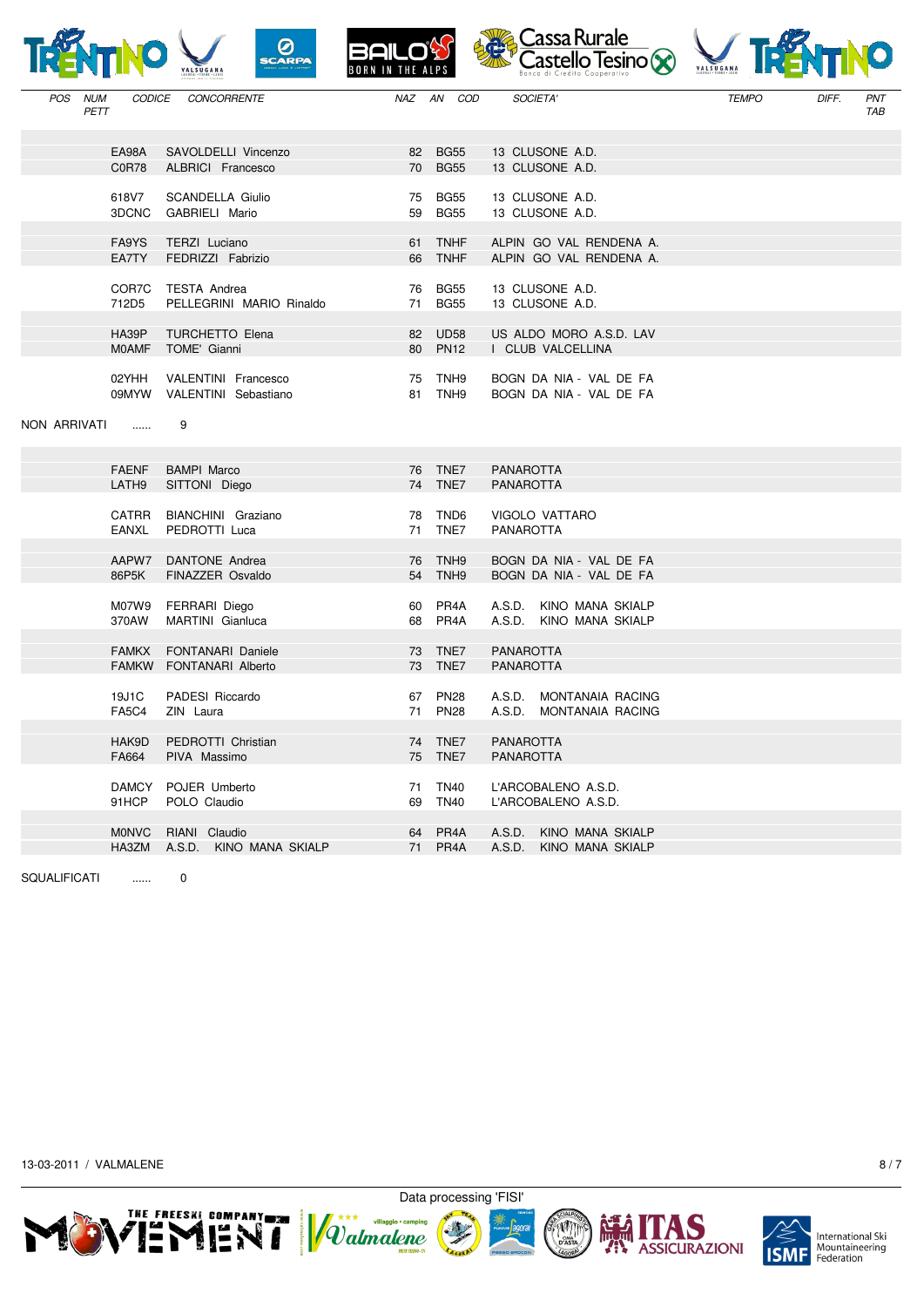

Federazione<br>Italiana<br>Sport<br>Invernali







## **21\_ SCIALPINISTICA LAGORAI CIMA D'ASTA CAMPIONATO ITALIANO SCIALPINISMO A SQUADRE T.C.** CLASSIFICA UFFICIALE

THE **ALPS** 



|              |                 |                         | Codex: S FXP030<br>SOC. ORGANIZZATRICE SKI TEAM LAGORAI                                                                     | Cod.FISI:<br>CIA(N3)                                                        |                                  | Gr.Soc.=Y<br>P.FISI=Y<br>GARA CAL. FED. O REG. Nº<br>CODICE SOCIETA'                                | $P_{\cdot}$ Reg $_{\cdot}$ =N                       | XP030<br><b>TN85</b>                                 |               |            |
|--------------|-----------------|-------------------------|-----------------------------------------------------------------------------------------------------------------------------|-----------------------------------------------------------------------------|----------------------------------|-----------------------------------------------------------------------------------------------------|-----------------------------------------------------|------------------------------------------------------|---------------|------------|
|              |                 |                         | LOCALITA' VALMALENE                                                                                                         |                                                                             |                                  | DATA                                                                                                |                                                     | 13/ 3/2011                                           |               |            |
|              |                 |                         | <b>GIURIA</b>                                                                                                               |                                                                             |                                  | CARATTERISTICHE TECNICHE                                                                            |                                                     |                                                      |               |            |
|              |                 |                         | DELEGATO TECNICO<br>DELEGATO<br><b>ISMF</b><br>DIRETTORE DI GARA<br>DIRETTORE DI PERC.<br>ASSISTENTE DEL. TEC. CASARI MAURO | MARCHESINI ALBANO<br>NICOLINI FRANCO<br>SANTUARI SERGIO<br>MELCHIORI FRANCO |                                  | NOME PERCORSO<br>LUNGHEZZA<br>DISLIVELLO SALITA<br>DISLIVELLO DISCESA<br>DISLIVELLO TOTALE          |                                                     | CIMA D'ASTA<br>23.5 Km<br>2032 m<br>2032 m<br>4064 m |               |            |
|              |                 |                         | METODO DI PARTENZA: MASS-START                                                                                              |                                                                             |                                  | ORA DI PARTENZA: 09.00<br>TECNICA GARA: TECNICA CLASSICA                                            |                                                     |                                                      |               |            |
|              |                 |                         | TEMPO:<br><b>NUVOLOSO</b><br>PENALIZZAZIONE:                                                                                |                                                                             | NEVE:COMP                        |                                                                                                     | TEMPERATURA                                         | 0°C                                                  |               |            |
|              | POS NUM<br>PETT |                         | CODICE CONCORRENTE                                                                                                          | NAZ AN COD                                                                  |                                  | SOCIETA'                                                                                            |                                                     | <b>TEMPO</b>                                         | DIFF.         | PNT<br>TAB |
|              |                 |                         |                                                                                                                             |                                                                             | <b>SENIORES - FEMMINILE</b>      |                                                                                                     |                                                     |                                                      |               |            |
| 1            | 170             | 9AAA4                   | <b>MARTINELLI/PEDRANZINI</b><br>MARTINELLI Francesca                                                                        | 71 SO29                                                                     | SO <sub>29</sub>                 | ALTA VALTELLINA A.D.<br>ALTA VALTELLINA A.D.                                                        | $\overline{\phantom{a}}$                            | 2:09'12.00                                           | 0.00 312      |            |
| $\mathbf{2}$ | 173             | A09A9<br>1KC8M<br>4HXCT | PEDRANZINI Roberta<br><b>PELLISSIER/CLOS</b><br>PELLISSIER Gloriana<br><b>CLOS</b> Corinne                                  | 71 SO29<br>ITA<br>76 GM01<br>78 GM01                                        | GM01                             | ALTA VALTELLINA A.D.<br>C.S. ESERCITO<br>C.S. ESERCITO<br>C.S. ESERCITO                             |                                                     | 2:12'28.50                                           | 3'16.50 286   |            |
| 3            | 175             | 35CAX                   | <b>VALMASSOI/SENIK JENNIFER</b><br>VALMASSOI Martina                                                                        | 89 BLA1                                                                     | BLA <sub>1</sub>                 | DOLOMITI SKI-ALP<br><b>DOLOMITI SKI-ALP</b>                                                         |                                                     | 2:15'32.30                                           | 6'20.30 260   |            |
| 4            | 169             | FA5AY<br>91NL2<br>60PA7 | SENIK JENNIFER Linda<br><b>LOCATELLI/NEX</b><br>LOCATELLI Tatiana<br>NEX Christiane                                         | 81 PN28<br>79 AO47<br>73 AO11                                               | AO47                             | A.S.D. MONTANAIA RACING<br>CERVINO VALTOURNENCHE A<br>CERVINO VALTOURNENCHE A<br>CORRADO GEX A.S.D. | $\overline{\phantom{a}}$                            | 2:26'58.80                                           | 17'46.80 234  |            |
| 5            | 166             | A0933<br><b>EAFLW</b>   | <b>GIANATTI/TOMATIS</b><br>GIANATTI Alessandra<br>TOMATIS Katia                                                             | 83 SO09<br>81 CN40                                                          | SO09                             | ALTA VALTELLINA A.D.<br>ALTA VALTELLINA A.D.<br>TRE RIFUGI C.A.I.<br><b>MONDO</b>                   | $\overline{\phantom{a}}$                            | 2:29'51.30                                           | 20'39.30 208  |            |
| 6            | 174             | EA70E                   | <b>SCOLA/ZANON</b><br>SCOLA Nadia<br>AA82D ZANON Sabrina                                                                    | 75 TN45<br>72 TNE8                                                          | <b>TN45</b>                      | SKI TEAM FASSA A.S.D.<br>SKI TEAM FASSA A.S.D.<br>A.S.D. CAURIOL                                    | $\overline{\phantom{a}}$                            | 2:33'07.10                                           | 23'55.10 182  |            |
| 7            | 163             | 73LED                   | <b>DE FILIPPO/NICOLINI</b><br>DE FILIPPO Cecilia<br>NICOLINI Elena                                                          | 80 BLA1<br>80                                                               | BLA <sub>1</sub><br>BLA1         | DOLOMITI SKI-ALP<br>DOLOMITI SKI-ALP<br>DOLOMITI SKI-ALP                                            |                                                     | 2:35'41.70                                           | 26'29.70 156  |            |
| 8            | 164             | 25<br>937               | <b>FIGURA/WAJDA</b><br>FIGURA Anna<br>TN03 S.C. VALLE DI CEMB                                                               | <b>POL</b><br>90<br>90                                                      |                                  | <b>POLONIA</b>                                                                                      | $\hspace{0.05cm} -\hspace{0.05cm} -\hspace{0.05cm}$ | 2:36'41.90                                           | 27'29.90 130  |            |
| 9            | 162             | 52PLE<br>HA2ET          | <b>COMPAGNONI/FAIFER</b><br><b>COMPAGNONI Elisa</b><br><b>FAIFER Chiara</b>                                                 | 90 SO29<br>81                                                               | SO <sub>29</sub><br>SO31         | ALTA VALTELLINA A.D.<br>ALTA VALTELLINA A.D.<br>SONDALO                                             | $\overline{\phantom{a}}$                            | 2:42'30.80                                           | 33'18.80 104  |            |
| 10           | 172             | CANLH<br><b>AAPAN</b>   | <b>ORLANDO/COMELLO</b><br>ORLANDO Maria<br>COMELLO Claudia                                                                  | 72<br>69                                                                    | <b>CN40</b><br>CN40<br>AO30      | TRE RIFUGI C.A.I.<br><b>MONDO</b><br>TRE RIFUGI C.A.I.<br><b>MONDO</b><br>MONT NERY A.S.D.          |                                                     | 2:58'35.80                                           | 49'23.80 78   |            |
| 11           | 168             | M04A1<br>4HPAY          | LAVEZZARI/DE FRANCESCH<br>LAVEZZARI Francesca<br>DE FRANCESCH Nada                                                          | 81<br>71                                                                    | BLA1<br>BLA <sub>1</sub><br>BLA1 | DOLOMITI SKI-ALP<br>DOLOMITI SKI-ALP<br>DOLOMITI SKI-ALP                                            |                                                     | 3:18'44.30                                           | 1:09'32.30 52 |            |
| 12           | 171             | 987                     | <b>MIHAYLOVA/IVANOVA</b><br>MIHAYLOVA Ivona                                                                                 | <b>BUL</b><br>81                                                            |                                  | <b>BULGARIA</b>                                                                                     |                                                     | 3:47'38.50                                           | 1:38'26.50    | 26         |

13-03-2011 / VAL $\frac{2694}{2}$ ENE TN03 S.C. VALLE DI CEMB 77 13-03-2011 / VAL $\frac{2694}{2}$  = 8 / 1





mning Valmalene **CONTROL** 





International Ski<br>Mountaineering Federation